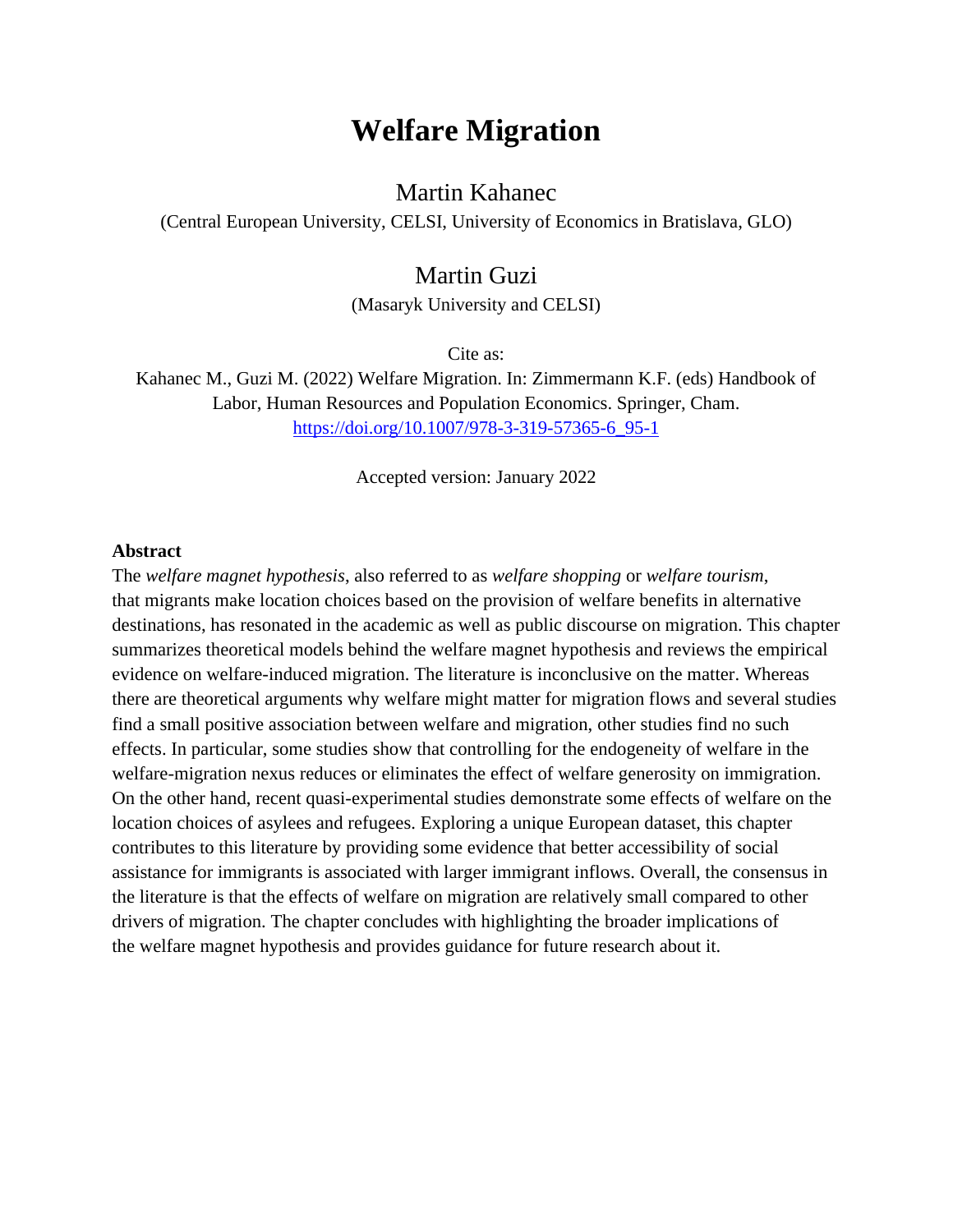Corresponding author: Martin Kahanec, martin.kahanec@celsi.sk, CELSI, Zvolenská 29, 821 09 Bratislava, Slovakia.

Mailing address:

Martin Kahanec, martin.kahanec@celsi.sk, CELSI, Bratislava 821 09, Slovakia, Department of Public Policy, Central European University, Vienna 1100, Austria, GLO, Maastricht 6211 AX, The Netherlands, Faculty of National Economy, University of Economics in Bratislava, Bratislava 852 35, Slovakia.

Martin Guzi, martin.guzi@econ.muni.cz, Masaryk University, Faculty of Economics and Administration, Department of Public Economics, Lipová 41a, 60200 Brno, Czechia.

# **Acknowledgments**

Responsible Section Editor: Klaus F. Zimmermann. The article has benefitted from valuable comments of the editors. The chapter was presented online at the Handbook GLO-IEA invited session on "The Migration Challenge" at the 2021 IEA World Congress and during the GLO Handbook Workshop on "Migration" at the 2021 EBES 37 conference. Martin Guzi acknowledges the support from the Czech Science Foundation (grant No. 20-31615S). Martin Kahanec acknowledges the financial support of the European Commission through the Eduworks Marie Curie Initial Training Network Project [PITN-GA-2013– 608311] of the European Commission's 7th Framework Program; Horizon 2020 [822806] 'Migration Governance and asYlum Crises'; as well as APVV-15–0765 grant 'Inequality and economic growth' from the Slovak Research and Development Agency. The authors thank Mariola Pytliková for helpful comments on the use of migration data. There is no conflict of interest.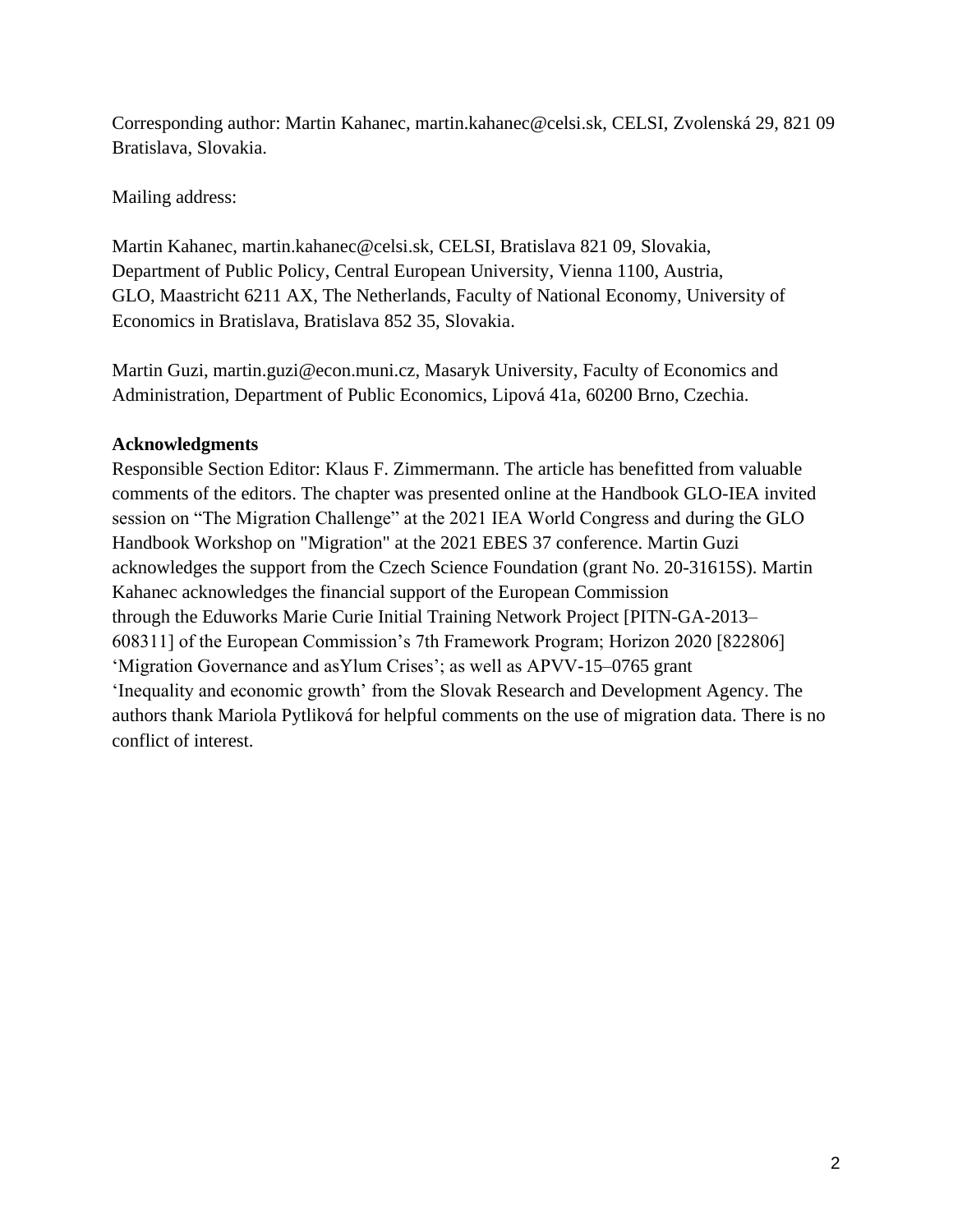#### **Introduction**

The notion that an expected economic gain may incentivize migrants to choose places with better economic prospects dates back to some of the oldest texts humankind has produced (e.g., Hamon and Strine 2017). Since Sjaastad's (1962) ground-breaking contribution, the decision to migrate has been modelled by economists as a choice between countries providing better or worse economic opportunities. In a generalized setting, Bertoli and Fernandez-Huertas Moraga (2013) study the choice among a range of alternative locations. Concerned about their expected incomes in receiving countries, migrants may have an economic rationale to factor in the generosity of the welfare system in the receiving country in their migration decisions.

The question of whether locations with more generous welfare attract immigration was first empirically studied by Borjas (1999), who coined the term *welfare magnet* for the hypothesis that migrants make location choices based on the provision of welfare benefits in alternative destinations. He found that the location choices of immigrants in the US were affected by the dispersion in the generosity of welfare benefits across US states. De Giorgi and Pellizzari (2009) find a similar effect in Europe, albeit their estimates indicate that the effect is relatively small. Exploring the variation of welfare generosity across European Union (EU) member states and accounting for the potential endogeneity of welfare spending, Giulietti et al. (2013) cast doubt on the welfare magnet hypothesis that welfare generosity attracts immigrants.

From a different perspective, the welfare provision of sending countries may also affect migration flows. Whereas most European countries experienced booming emigration in the 1890s and 1900s, Bismarck's Germany, having introduced the first social security program in the 1880s, had one of the lowest emigration rates and the most rapid fall in migration during that period. Khoudour-Casteras (2008) shows that the introduction of social benefits (providing insurance against sickness, work accidents, old age, and disability) effectively reduced emigration from Germany before World War I. Kureková (2013) finds that more generous welfare systems in the sending countries in Central and Eastern Europe reduced east-west migration after the EU's eastern enlargement.

The *welfare magnet* hypothesis*,* also referred to as *welfare shopping* or *welfare tourism,* has resonated in the public discourse on migration, especially following large migration-related events, such as the EU's eastern enlargements in the 2000s or the European migration crisis in the mid-2010s. Following the EU's eastern enlargements, significant east-west migration flows ensued and several countries have restricted access to social protection to prevent the perceived threat of intra-EU "welfare tourism" (Kahanec and Zimmermann, 2010; Kahanec and Pytliková, 2017; Black et al., 2010). The economic and financial crisis of the late 2000's spurred welfare state reforms in the name of austerity, reducing welfare benefits and increasing their conditionality and sanctions. In the public discourse, migrants have often been depicted as a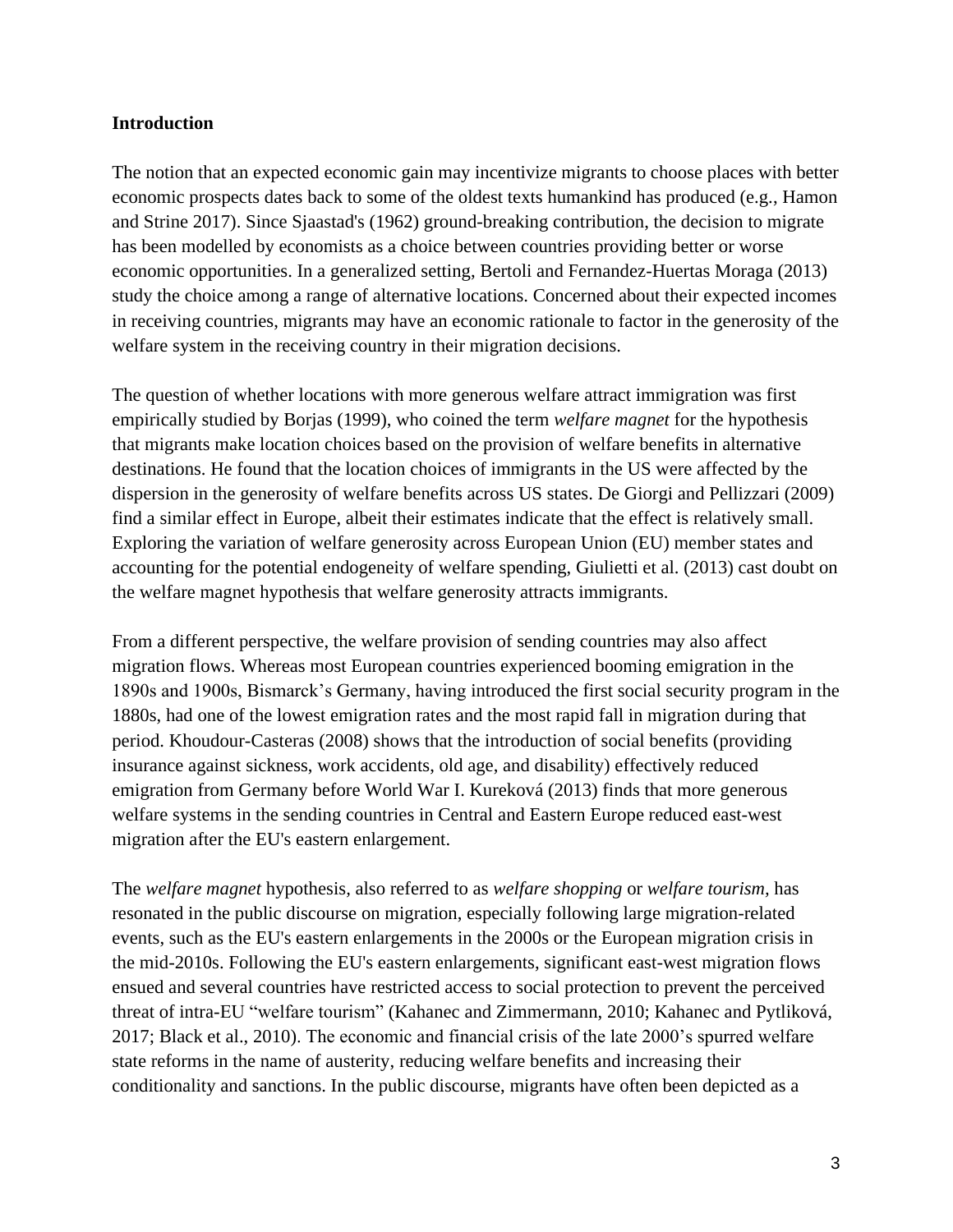burden on the welfare system. In Belgium, migrants had to prove their deservingness to authorities to keep their residency and social protection rights (Lafleur and Mescoli 2018), while migrants judged to be taking advantage of welfare systems were expelled from France (Parker and López Catalán 2014). The Brexit referendum resulting in the UK's secession from the EU is another example of how immigration has been problematized and politicized in the public discourse, driven by – and itself driving – a negative public stance towards their rights as EU citizens.

The literature, however, recognizes that migrants constitute a mobile stratum of labor, and labor mobility contributes to allocative efficiency across and within countries (e.g., Kahanec and Zimmermann 2016). Migrants tend to move from locations where their skills are less productive to locations where they are more productive, generating economic gains (Dustmann and Preston 2019; Guzi and Kahanec 2015). The higher mobility of migrant workers proved beneficial in lowering overall unemployment in the EU during the economic and financial crisis of 2008 (Jauer et al. 2019; Arpaia et al. 2016; Kahanec and Guzi 2017). Migrants enter occupations, industries, and areas with labor shortages and growing wage premia (Amuedo-Dorantes and De la Rica 2010; Røed and Schøne 2012; Guzi et al. 2018) and enter countries with stronger economies and labor markets (Kahanec et al. 2016; Guzi and Mikula 2021). Labor mobility contributes to economic efficiency and plays an important role in reducing economic inequalities within and between countries (Kahanec and Zimmermann 2014; Guzi et al. 2021). Liebig and Mo (2013) and Dustmann and Frattini (2014) argue that immigrants in OECD members contribute to the economic growth and public budgets of the receiving countries.

The focus of this chapter is on whether the welfare state affects migration decisions by acting as a pull-factor of immigration and how welfare generosity influences the scale and composition of migration. The remainder of the chapter is organized as follows. Section 2 summarizes theoretical models behind the welfare magnet hypothesis. Section 3 presents some stylized facts before reviewing empirical evidence on welfare-induced migration in the literature. Section 4 provides some evidence that accessibility of social assistance for immigrants correlates with immigrant inflows. The chapter concludes in section 5 by presenting broader implications of welfare magnet hypothesis and providing guidance for future research.

#### **2. Theoretical underpinnings of the welfare-migration nexus**

#### *The neoclassical theory of migration*

The basic model of the neoclassical theory postulates that migration is caused by differences in income levels between countries and labor markets (Sjaastad 1962). According to that model, individuals choose to relocate to maximize their net economic return on human capital. In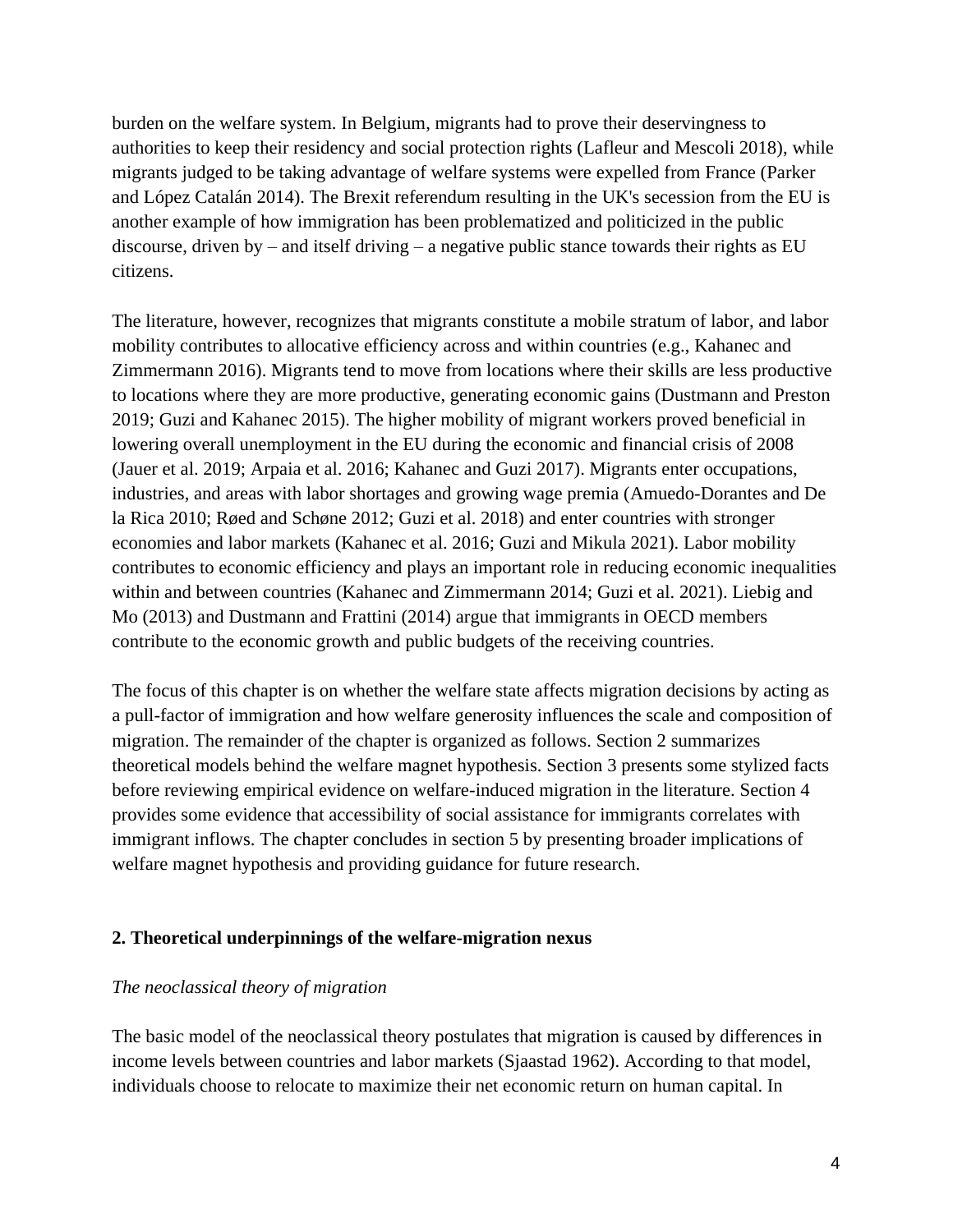particular, potential migrants evaluate and compare their expected income and other benefits at alternative destinations and deduct pecuniary and nonpecuniary costs of relocation, including the costs of moving, learning a new language and culture, and losing old social ties. Rational migrants choose to move to the destination with the highest expected income if the net benefits of doing so exceed those obtained from even the best of alternative moves or staying at the original location. This way, increased labor migration can help to equalize wage levels across regions and countries (Harris and Todaro 1970). Income in destinations depends on labor income (determined by the value of human capital) and non-labor income (includes transfers from government). Thus, both the earnings opportunities and welfare generosity affect the probability of migration. Individuals more prone to receive welfare are likely to place more weight on the welfare generosity of a location when considering migration. The underlying assumption is that migrants are knowledgeable about income levels and welfare programs in alternative destinations at the time of making their migration decisions.

# *The Roy-Borjas model*

The Roy-Borjas model is the baseline framework explaining migrants' self-selectivity by skill level (Borjas 1987; Roy 1951). Considering two countries, one with higher and one with lower income inequality, the model predicts that less skilled migrants will migrate from the country with high income dispersion to a country with a more compressed wage distribution (as they expect to benefit from the welfare state instruments and other factors compressing the lower tail of income distribution), while more skilled migrants will move in the opposite direction, from more equal to more unequal economies (as they expect to benefit from the longer upper tail of the income distribution). A direct corollary is that generous welfare states can be expected to attract predominantly negatively self-selected migrants, i.e., those with below-average skills (Borjas 1999; Razin and Wahba 2015).

#### *The new economics of migration*

An alternative framework, proposed by Stark and Bloom (1985), views migration as a strategy to diversify income risk within families. According to this framework, welfare systems in the destination country reduce the cost of migration by providing insurance against income risks: Households have incentives to send their members abroad if welfare schemes in the destination country protect them against the risks of income loss. Similarly, welfare systems in the country of residence discourage people from emigrating (Czaika 2015; Khoudour-Casteras 2008; Palmer and Pytliková 2015).

#### *The life course perspective of migration and the welfare state*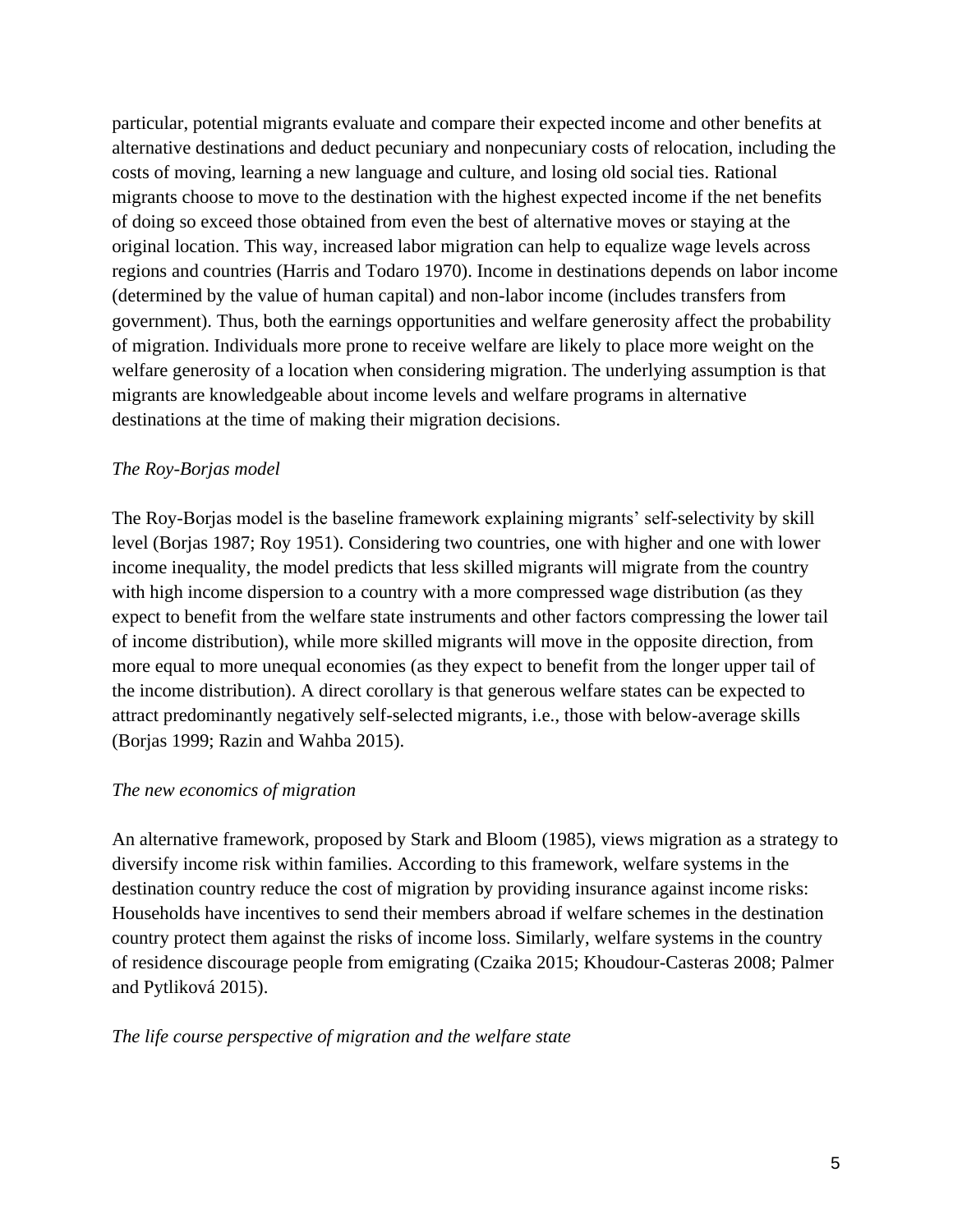The sociological life course approach views migration as the interplay of individuals' life courses with social structures and institutions (Wingens et al. 2011). Welfare systems differ in how they protect people in different stages of their lives. For instance, a welfare system may guarantee generous pension entitlements but provide little support in the case of unemployment. An analysis of the welfare-migration nexus should therefore consider the generosity of welfare in areas for which migrants become eligible at various stages of their lives (De Jong et al. 2020). Generous welfare programs that cannot be accessed by immigrants either due to their life stage or other eligibility criteria will have a weak influence on their location decisions.

Based on qualitative interviews with European migrants in the Netherlands, De Jong and de Valk (2020) argue that, in their migration motives, migrants: do not explicitly mention reference to the welfare system; are satisfied with the welfare system in the origin country before migration; obtained most information about the welfare system arrangements in the destination once a welfare need arose; and could not compare welfare generosity in the origin and destination country because they only experienced the specific arrangements in one of these countries. The authors conclude that the stage in one's life is what affects people's considerations for intra-European migration, more than welfare state arrangements.

# **3. Empirical evidence on the welfare-migration nexus**

Empirical analysis of the welfare magnet hypothesis may suffer from several identification problems. The problem of omitted variable bias is typically attenuated by including a set of fixed-effect dummy variables when using bilateral migration flows data (e.g., destination and origin-year fixed effects). The most restrictive specification includes a full-set of dyadic origindestination dummies that absorbs all possible time-invariant bilateral factors that affect migration flows from a specific origin to a specific destination (Ortega and Peri 2013). The identification strategy then relies on within-country, within-year, or within-dyad variation, depending on the specification used.

The problem of reverse causality arises when welfare and immigration are simultaneously codetermined. In particular, it is not straightforward to distinguish from available data whether access to social assistance affects immigration, or conversely, whether immigration affects welfare accessibility and generosity. There are several situations in which establishing causality is difficult. For instance, destination countries may adjust their welfare provision in response to immigration flows. Reverse causality may also result through a mechanical channel: when migrants' use of welfare differs from that of natives, immigration leads to higher or lower welfare spending per capita. If immigrants have different productivity than natives, an additional effect on the share of welfare expenditures in Gross Domestic Product (GDP) will arise through the impacts of immigration on GDP per capita. Gaston and Rajaguru (2013) use long-term data on OECD countries and show that a greater influx of migrants modestly increases welfare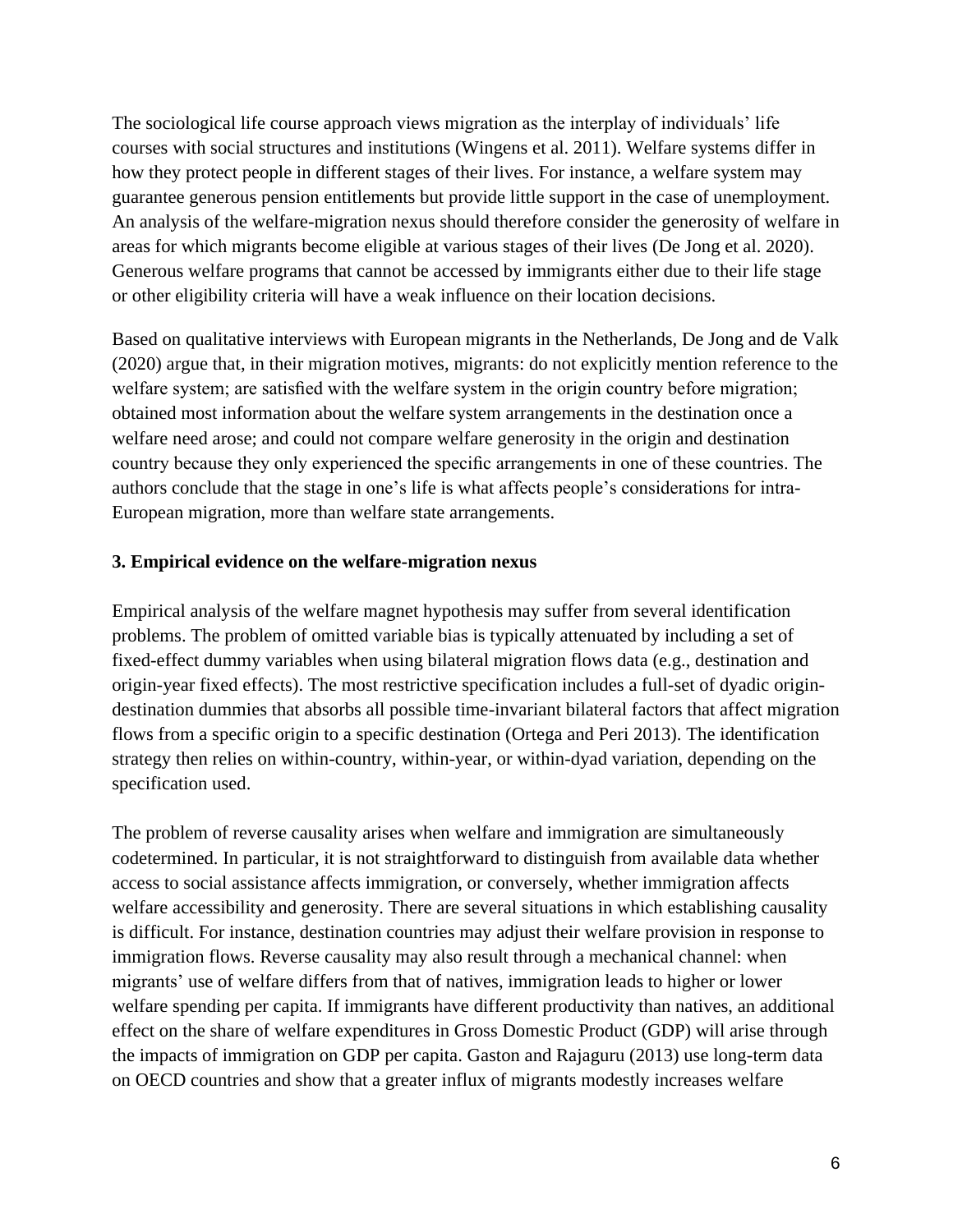spending. Giulietti et al. (2013) suggest that immigration may increase welfare generosity in receiving countries in the European Union.

The problem of reverse causality is approached in several ways in the literature. One strategy is to use exogenous variation through external instruments for welfare generosity. Razin and Wahba (2015) use legal origin to instrument welfare generosity in the host country. Giulietti et al. (2013) adopt the two-stage least squares framework using the number of political parties in the ruling parliamentary coalition (which varies not only across, but also within countries over time) as the instrumental variable, arguing that social expenditure is likely to be higher (lower) in countries where coalitions are composed of more (fewer) political parties. Another strategy is to apply the Arellano-Bond dynamic estimator for panel data (Arellano and Bond 1991) to explicitly take into account endogeneity (e.g., as in Giulietti et al. 2013 and Peridy 2006). Several studies explore a quasi-experimental setup to identify the relationship as causal (Agersnap et al. 2020; Kaushal 2005; Dellinger and Huber 2021).

# *Evidence from the United States*

Social welfare in the United States is highly decentralized and provided by various organizations at the federal, state, local and private levels, which results in considerable variation in welfare provision across US states. Using 1980 and 1990 US Census data, Borjas (1999) explores this variation and shows that immigration to the United States gravitated towards states offering higher levels of welfare benefits.

Borjas (1999) proposes that this tendency is explained by migration costs. Migrants, especially those newly arrived, have already incurred migration costs upon arrival to the US, and thus they are likely to be more responsive to income differentials and move to more welfare-generous states. Conversely, natives are yet to incur migration costs when making the decision to move, or not, across locations with different social welfare provision. Therefore, ceteris paribus, they are less likely to respond to variation in welfare provision than immigrants. Some of the limitations of Borjas (1999) were that his evidence was based only on a relatively small number of states (Nannestad 2007) and that the US census data do not distinguish legal immigrants from illegal, while only legal immigrants are allowed to receive welfare benefits (Kaushal 2005). A study by Zavodny (1999) maintains that the network effect dominates the location decision of newly arriving migrants to the United States. Because earlier cohorts of migrants are concentrated in states with generous welfare systems and new migrants choose to locate in states with large foreign-born populations, Zavodny (1999) argues that inference about the welfare magnet effect can be spurious.

Other studies explore the welfare magnet hypothesis for natives across states within the US and obtain mixed results. Research based on earlier data finds evidence of the impact of welfare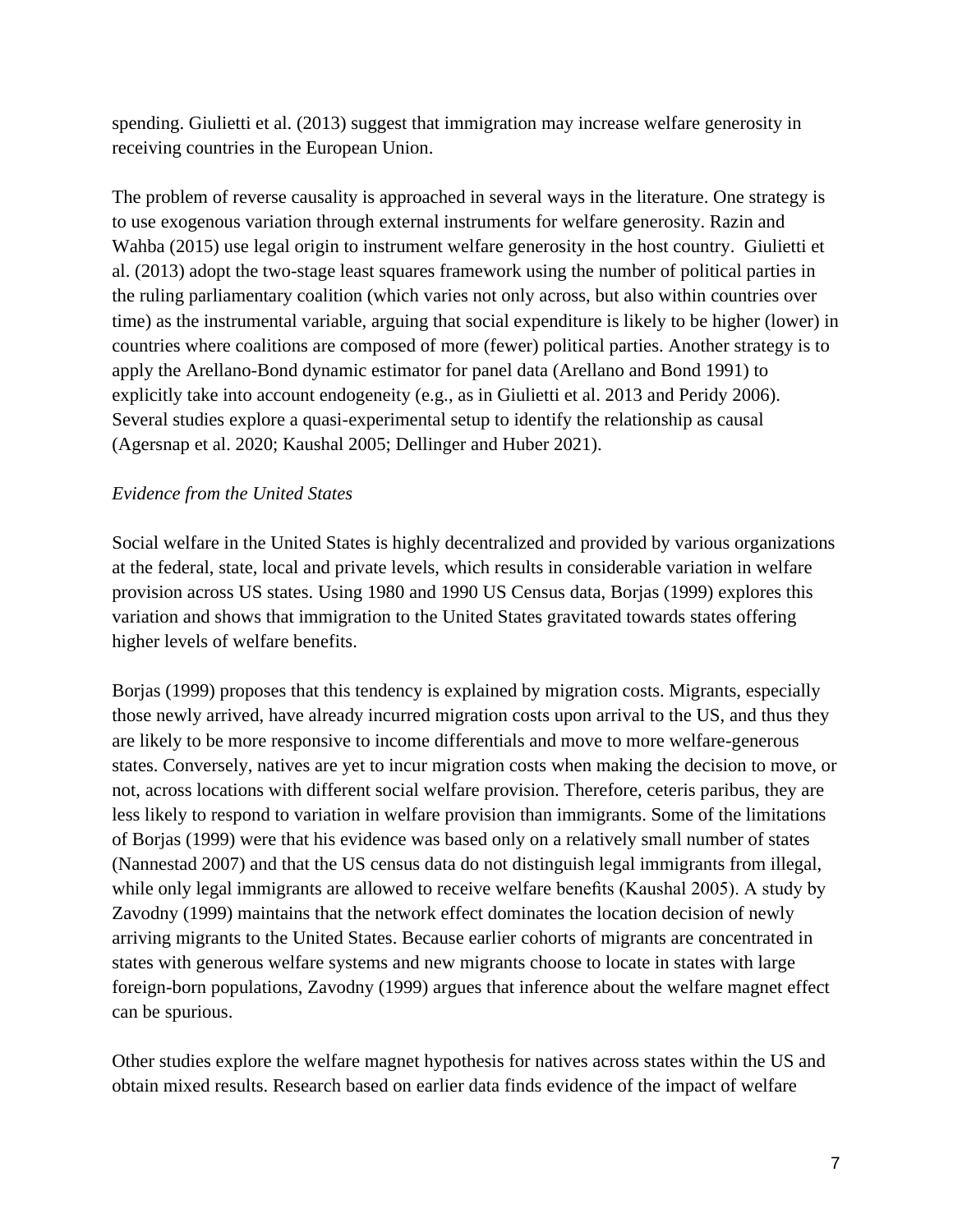variation between states on the mobility patterns of women with children (Blank 1988; Enchautegui 1997; Gelbach 2004). Later research by Levine and Zimmerman (1999) based on panel data and a quasi-experimental approach contests evidence on the welfare magnet hypothesis by looking at poor single women with children who are the most likely candidates for welfare benefits. Welfare changes adopted in the early 1990s in the United States limited the access to and duration of benefits, thus potentially reducing the incentives for welfare migration. In 1996, access to means-tested federal benefits was made available to new immigrants only after five years of residency in the US. Many states reinstated benefits to poor immigrant families who had been denied benefits under federal law, providing a natural experiment for research. Kaushal (2005) concludes that changes in welfare generosity at the state level provide weak evidence in favor of the welfare magnet hypothesis. The effect of access and generosity of social programs on location decisions are particularly insignificant for single low-skilled immigrant women who are economically the most vulnerable group with the highest risk of becoming dependent on means-tested programs. Such weak effects of welfare generosity on migration do not contradict evidence that migrant households may rely more on cash benefits and other types of welfare programs, and that their spells of recipiency may be longer (Borjas and Hilton 1996).

#### *Empirical evidence from Europe and other advanced economies*

The United States provides a rather homogenous environment for migration between states. As welfare programs vary minimally in a single country, some researchers exploit variation in welfare generosity and migration patterns across countries in order to test for the welfare magnet hypothesis. One of the first studies to test the hypothesis using international data is Pedersen et al. (2008). The authors compile data on annual migration flows into a broad set of OECD countries from 129 different origins between 1990 and 2000. The most important predictors of migration flows are network effects, income per capita, geographic distance, and linguistic closeness. The social expenditure (as a share of GDP) is used as a broad measure of welfare generosity. Support for the welfare state magnet hypothesis is weak and not robust across different estimation methods. The welfare magnet hypothesis is not confirmed in models that specifically account for the migration policy and for the type of welfare state in the destination countries.

The EU eastern enlargements in 2004, 2007 and 2013 created a single labor market of 28 countries with free movement of labor and relatively large variation in welfare state provision. The considerable variation in welfare state arrangements across European states motivated several studies. De Giorgi and Pellizzari (2009) study the issue of welfare migration in the 15 countries prior to EU pre-enlargements (EU-15) using the European Community Household Panel from 1994 to 2001. Using individual data is an advantage in that the effects of the socioeconomic background of immigrants can be controlled. One disadvantage is that the low number of migrants in the panel may lead to imprecision of estimates. The authors use the average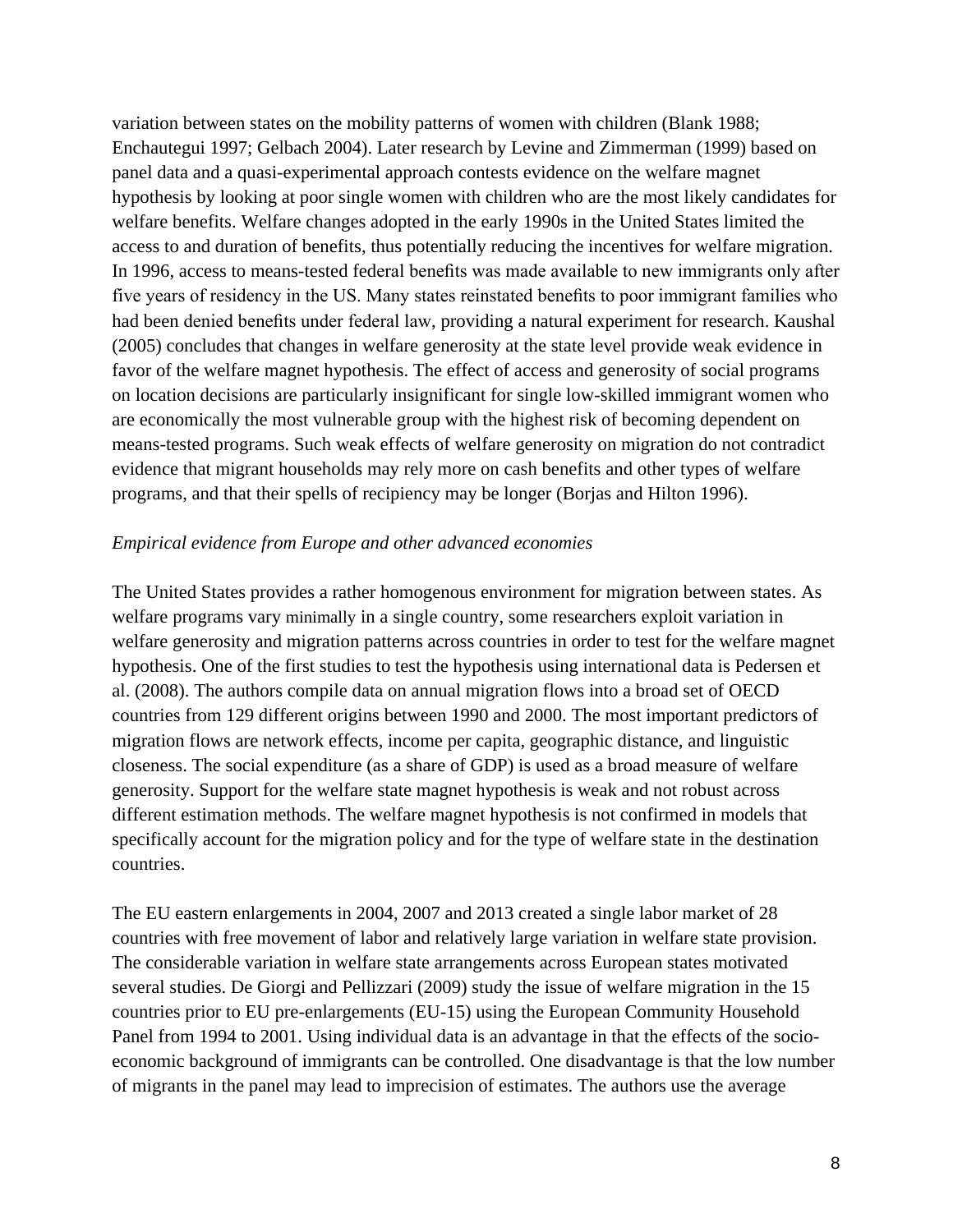benefit replacement rate as the measure of welfare generosity, which measures the relative amount of unemployment benefits compared with average wages. The results from conditional logit models confirm the robust welfare magnet effect on the size of migration flows from outside the EU-15, albeit the effect is small. The authors calculate that the effect of wages is on average three times larger than that of benefits. Welfare generosity is therefore much less important in determining the location decisions of migrants than labor market conditions (characterized by the unemployment rate and the average wage).

Peridy (2006) tests the welfare magnet hypothesis using bilateral migration flow between 18 European countries as destinations and 67 source countries from 1993 to 2002. He applies a dynamic panel data estimator to deal with the endogeneity problem and finds statistically significant welfare magnet effects on both migration flows originating from developed and developing countries, although the estimates are again of small magnitude.

The study by Warin and Svaton (2008) finds positive correlations between migration flows into the EU-15 countries from 1990 to 2004 and the amount of money spent on social expenditure (expressed in terms of purchasing power parity per capita). However, the study rejects the welfare magnet hypothesis when different welfare domains are considered (disaggregated expenditure on unemployment, family and old-age benefits) and migration flows are distinguished by different origins.

Exploring variation in the European Union, Giulietti et al. (2013) test for the welfare magnet hypothesis distinguishing between EU and non‐EU migrant inflows to 19 European countries from 1993 to 2008. They measure welfare generosity by unemployment benefit spending as a share in GDP. Adopting a two-stage least square framework with the number of parties in the ruling coalition as the instrument, the study corrects for the potential endogeneity of welfare provision with respect to migration flows and rejects the welfare magnet hypothesis for migrant inflows.

Skupnik (2014) exploits the duration of temporary restrictions on the freedom of movement from new to old Member States following the EU's eastern enlargements. Using public social expenditures to GDP and net replacement rate in the sensitivity analysis as measures of welfare generosity, the author concludes that welfare generosity did not significantly affect migration flows from new to old member states. The study documents that lifting restrictions on the freedom of movement for workers had a strong impact on migration behavior, in line with Kahanec and Pytliková (2017) and Palmer and Pytliková (2015).

Agersnap et al. (2020) exploit a policy change in Denmark aimed at reducing the inflow of refugees. The reform implemented in 2002 reduced welfare benefits for non-EU immigrants by about 50% and legislated full eligibility only after 7 years of residency. The largest benefit cut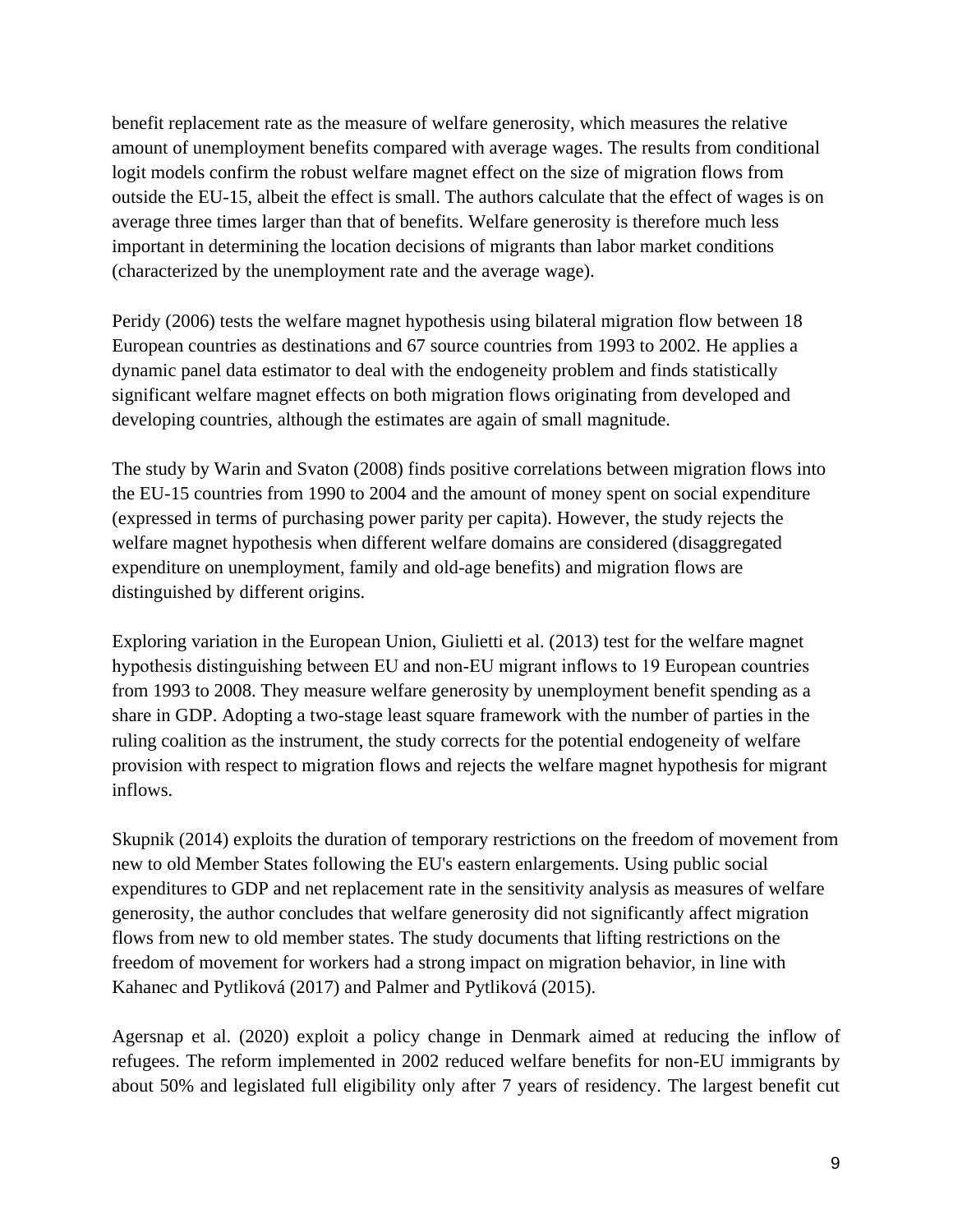applied to married couples with children. The policy was repealed in 2012 and reintroduced again in 2015. In all years, the welfare entitlement for natives or EU immigrants remained unchanged, which allowed the authors to study the effects of this policy change in a quasi-experimental research design. The authors show that the net flow of immigrants fell after the benefits reduction (by about 5,000 people per year) and that the subsequent repealing of the policy reversed the effect almost correspondingly. The authors also provide evidence that the drop in immigration is driven entirely by asylum- and family-based immigration.

Austria was one of the countries heavily affected by the inflow of refugee migration in 2015. The substantial influx of refugees stimulated political debates on the sustainability of the large welfare state and resulted in significant cuts to welfare assistance available to refugees in three federal states. Austria distributes asylum seekers randomly across its nine federal states. After recognition of their asylum status, the refugees can then move freely and gain full access to the labor market. Asylees affected by welfare cuts could increase their income from welfare assistance by approximately 50% when moving to another federal state. Dellinger and Huber (2021) use administrative records on all asylees to study their response to differences in welfare across Austrian federal states and find that such differences significantly affect the mobility of asylees.

Migrant surveys containing information about migrants' histories can be used to study welfare effects on migration decisions. Jakubiak (2019) uses data from the Immigrant Citizen Survey collected between 2011 and 2012 in four European countries to study the welfare magnet effect on non-European migrants. The author finds that welfare generosity is associated with mobility more strongly for females, larger households, and the lower educated.

Welfare generosity measures are generally only available for advanced economies. Hence, the role of welfare generosity in the country of origin on outmigration is typically not addressed in the literature. The few exceptions include Peridy (2006), who uses the ratio of social public spending on education and health in the destination and origin country in some models, and Kureková (2013) and Palmer and Pytliková (2015), who provide evidence that more generous welfare systems lowered out-migration from the respective new EU member states following EU eastern enlargements.

# *The welfare-induced selectivity of migration*

Theoretical arguments predict that some welfare benefits attract low-skilled migrants more strongly than their more skilled counterparts, as the likelihood that they will draw these benefits is higher. Brücker et al. (2002) find that, in Europe, the sorting of immigrants by skill with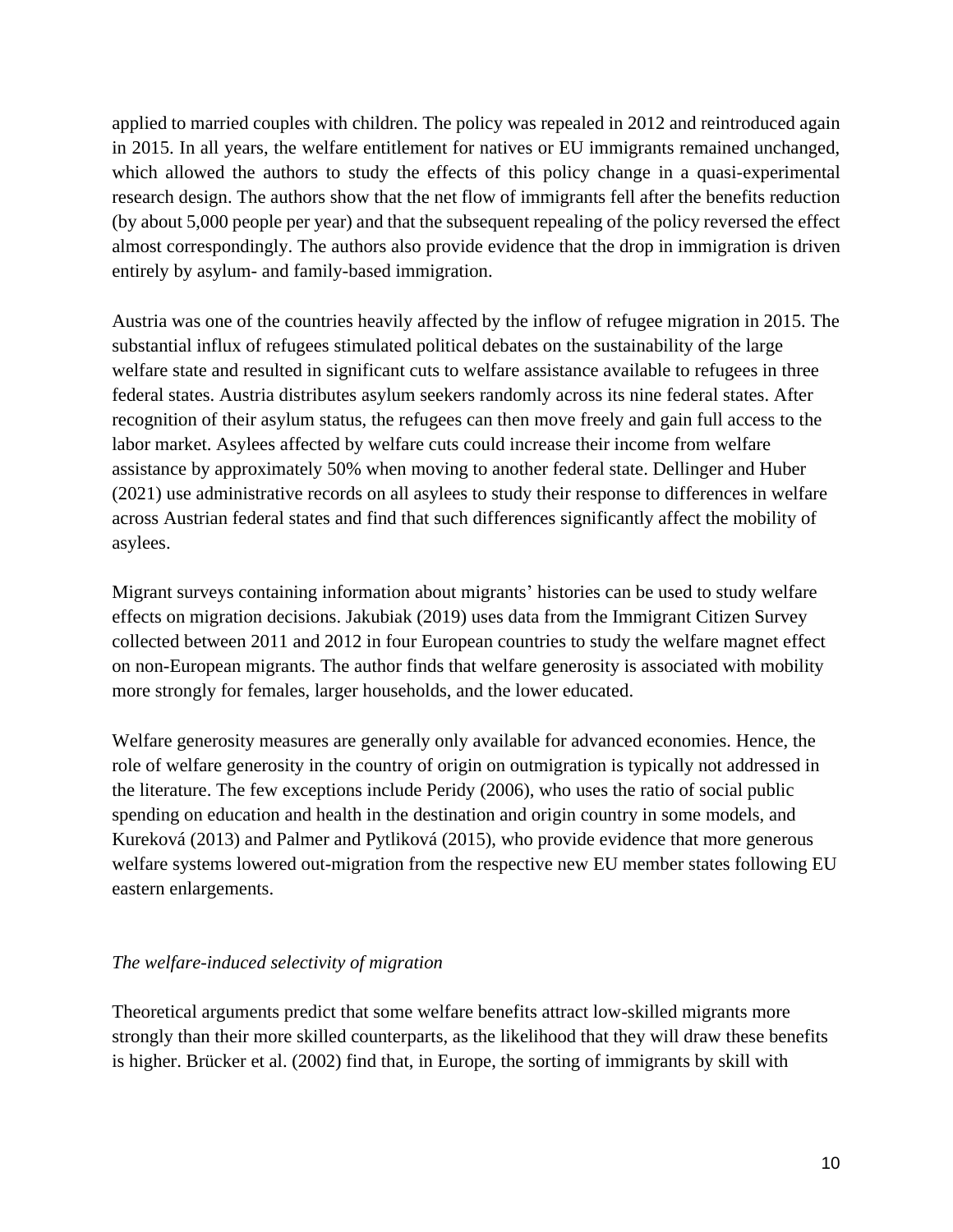respect to welfare generosity is indeed negative: high-skilled migrants tend to go to countries with low benefits and taxes, while the low-skilled are more likely to be found in countries with higher levels of social welfare benefits.

To test whether welfare generosity induces a negative sorting of immigrants by skill, studies rely on cross-sectional data from the Docquier and Marfouk (2005) database, which includes the number of migrants residing in 30 OECD countries in 1990 and 2000 by their origin and education level. Using this data, Beine et al. (2011) find that social expenditure (as a share of GDP) attract migrants in general and unskilled migrants more. The authors highlight that more than 70% of the variability in migration flows is explained by diaspora effects, and diasporas help the migration of the low-skill more than the migration of the high-skilled.

The interactions between migration policy, welfare generosity and the skill composition of immigration is explored in the study by Razin and Wahba (2015) using data collected by Docquier and Maarfouk (2005). To address potential endogeneity concerns, the authors use the legal origins to instrument welfare generosity in the host country. Consistently with the Roy-Borjas hypothesis, the authors show that in the single European market with free movement of labor, generosity of welfare attracts primarily unskilled migrants and attract less their more skilled counterparts. Under a restricted-migration policy, as represented by migration into the EU, the authors show that welfare generosity increases the inflows of high-skilled immigrants from outside of the EU.

Jackson et al. (2013) use stock data on immigrants distinguishing their educational attainment for 19 OECD destinations and 91 sending countries. The authors rely on the overall welfare generosity index from the Comparative Welfare Entitlements Dataset constructed for most OECD countries for the years 1970-2010. Estimating a system of equations to control for the potential problem of endogeneity, the authors find that more generous unemployment benefits and income assistance programs increase immigration but attract less high- skilled migrants. In addition, they provide evidence that higher education and health spending increases high-skilled immigration, but has no effect on the overall size of immigration. On the other hand, according to this study, retirement benefits and income taxes have negative effects on immigration.

# **4. Measuring the welfare-migration nexus**

This section looks at measures of migration and welfare in advanced economies, provides some key descriptive statistics, and highlighting the importance of welfare accessibility in the welfaremigration nexus.

# *Measuring migration*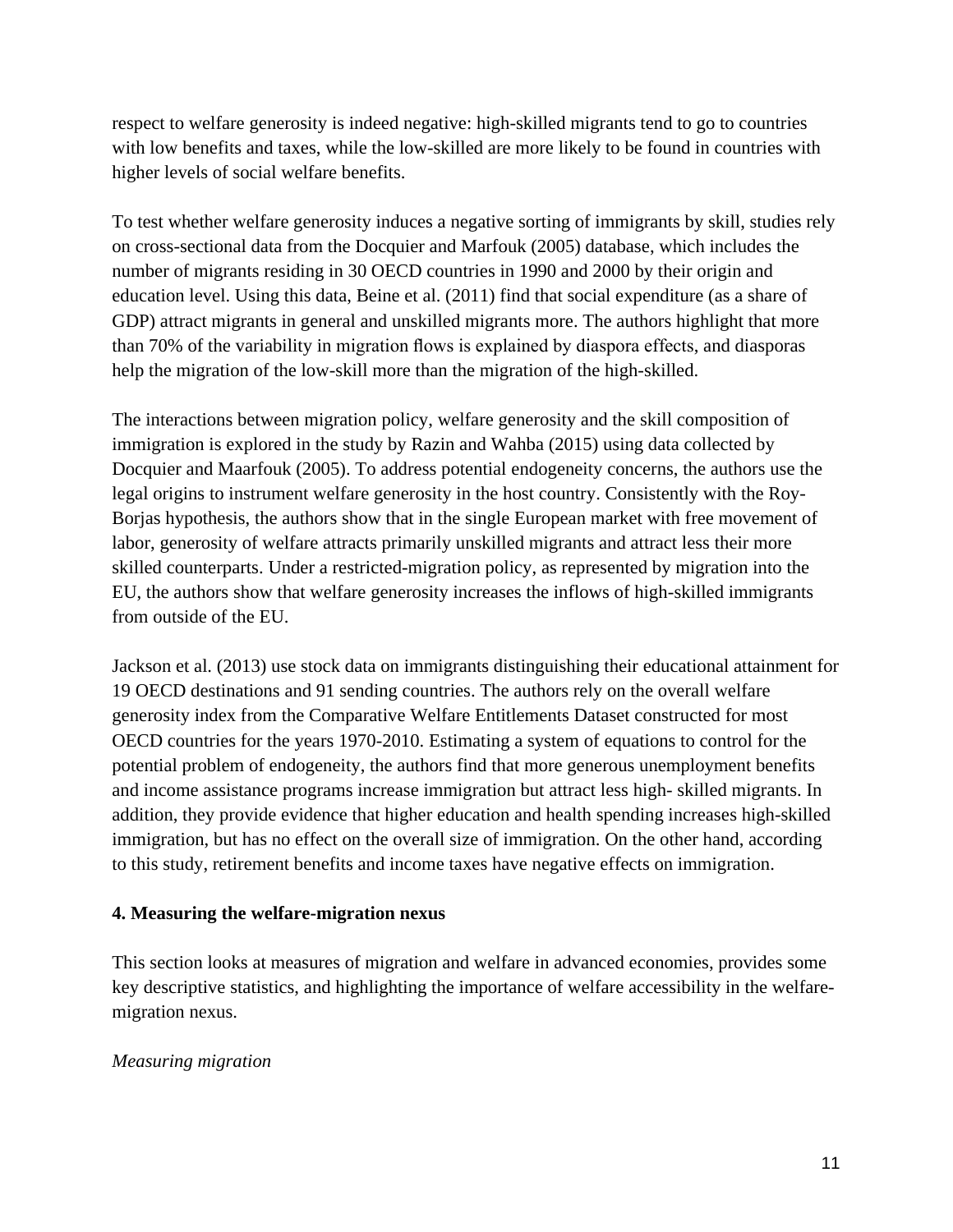The migration situation of a country can be described by the number of immigrants living in the country at a given point in time (migration stocks) and by the number of migrants entering or leaving the country per unit of time, e.g. year (migration flows). The number of migrants leaving a country is equally important, but this statistic is not reported with accuracy in the majority of countries. Migration flows represent people moving for various motives, including family, work and career opportunities, education, retirement, health issues, political preferences, oppression or persecution, or climate change and environmental degradation. Data are sourced from the Organisation for Economic Co-operation and Development (OECD) International Migration Database and the Eurostat database. Generally, immigrant populations can be defined based on the citizenship of the person or on the country of birth; differences observed between the two statistics are primarily due to naturalization. In many countries, migration statistics are consistently collected relying on one of the two main definitions of immigrants. In our dataset, immigrants are recognized by foreign citizenship in Cyprus, Czechia, France, Germany, Greece, Italy, Japan, Latvia, Luxembourg, Malta, Portugal, Slovakia, South Korea, Switzerland, and the United Kingdom; and by the country of birth in Austria, Australia, Belgium, Bulgaria, Canada, Chile, Croatia, Denmark, Estonia, Finland, Hungary, Iceland, Ireland, Israel, Lithuania, Mexico, the Netherlands, New Zealand, Norway, Poland, Romania, Slovenia, Spain, Sweden, and the United States.

Figures 1 and 2 depict trends in immigrant stocks and migration flows in the sample of 40 EU and OECD countries from 1993 to 2018. In absolute numbers, the immigrant population in these countries doubled from 60 million in 1995 to 120 million in 2018. Growth in the immigrant population was faster than the overall population growth; the average share of immigrants in the population increased from 56 to 100 foreigners per 1,000 population (refers to a weighted average by the population size of countries in the sample, except for Croatia and Poland for which the earliest migration data is available only in the late 2000s). During the studied period, Australia, Austria, Canada, Israel, Luxembourg, New Zealand, Sweden, and Switzerland hosted the largest immigrant populations per 1,000 residents. The observed migration trends varied across OECD countries: several countries recorded a fall in the number of immigrants in their populations, including Estonia, Israel, Latvia, and Lithuania, while the share of immigrants increased more than five times over the studied period in Bulgaria, Chile, Czechia, Italy, South Korea, Malta, Slovakia, and Spain.

Temporary drops in migration flows during the economic and financial crisis of the late 2000s suggests a degree of sensitivity of migration flows to economic fluctuations. Countries that experienced the highest increase in unemployment (e.g., Iceland, Ireland, Latvia, Lithuania, and Spain) show a drop in the magnitude of migration inflows by more than a third in 2009 and 2010 relative to the preceding years 2007 and 2008. In contrast, after the economic and financial crisis, immigration increased in labor markets that were less severely affected by the crisis (e.g., Australia, Belgium, Canada, Germany, Mexico, the Netherlands, Norway, Portugal, and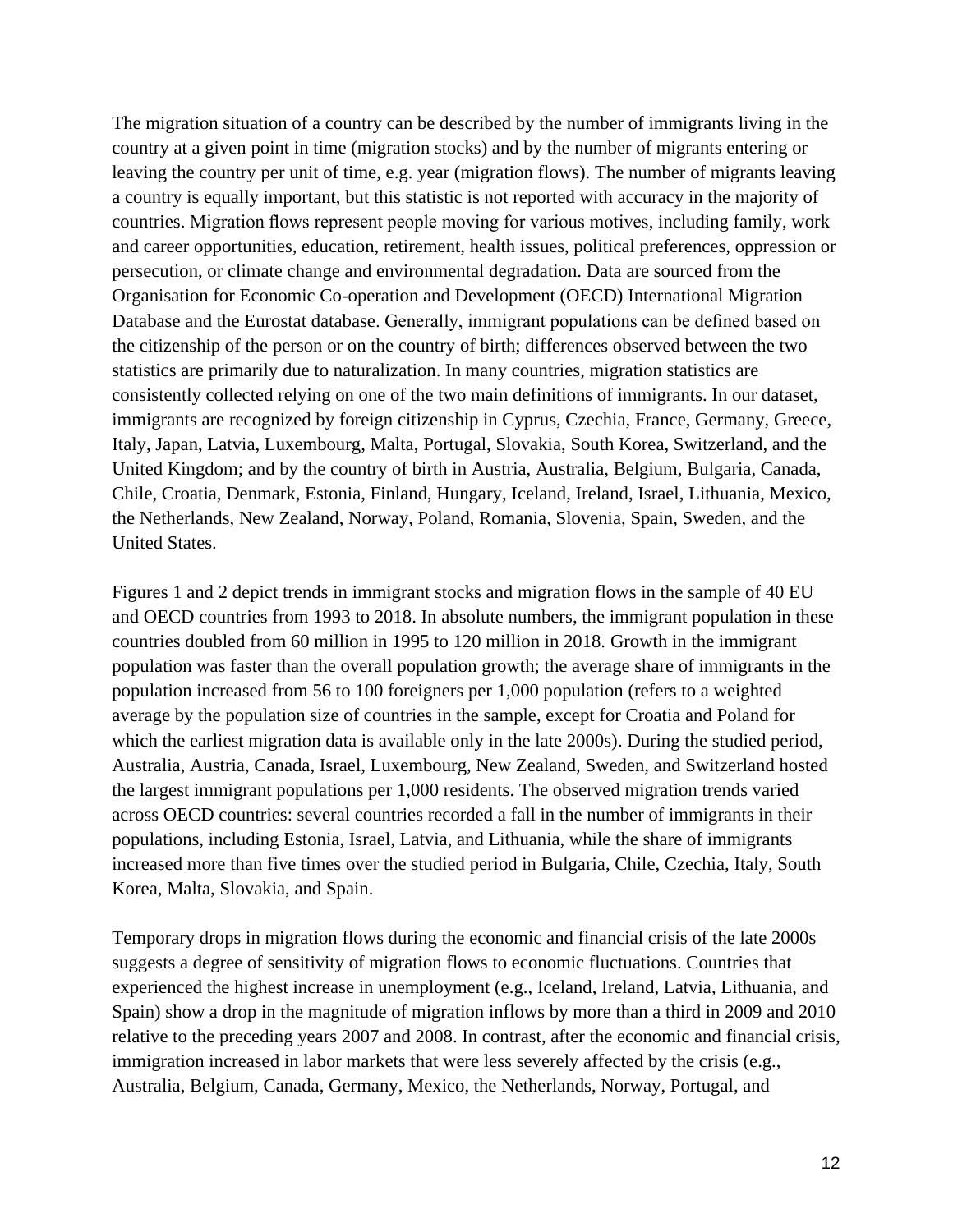Romania). The temporary surge in migration inflows in Austria, Germany and Sweden in 2015 and 2016 reflects the mass influx of asylum-seekers in the late 2010s.



Figure 1 Migration stock per 1,000 population, 1993-2018

Source: OECD International Migration Database and Eurostat database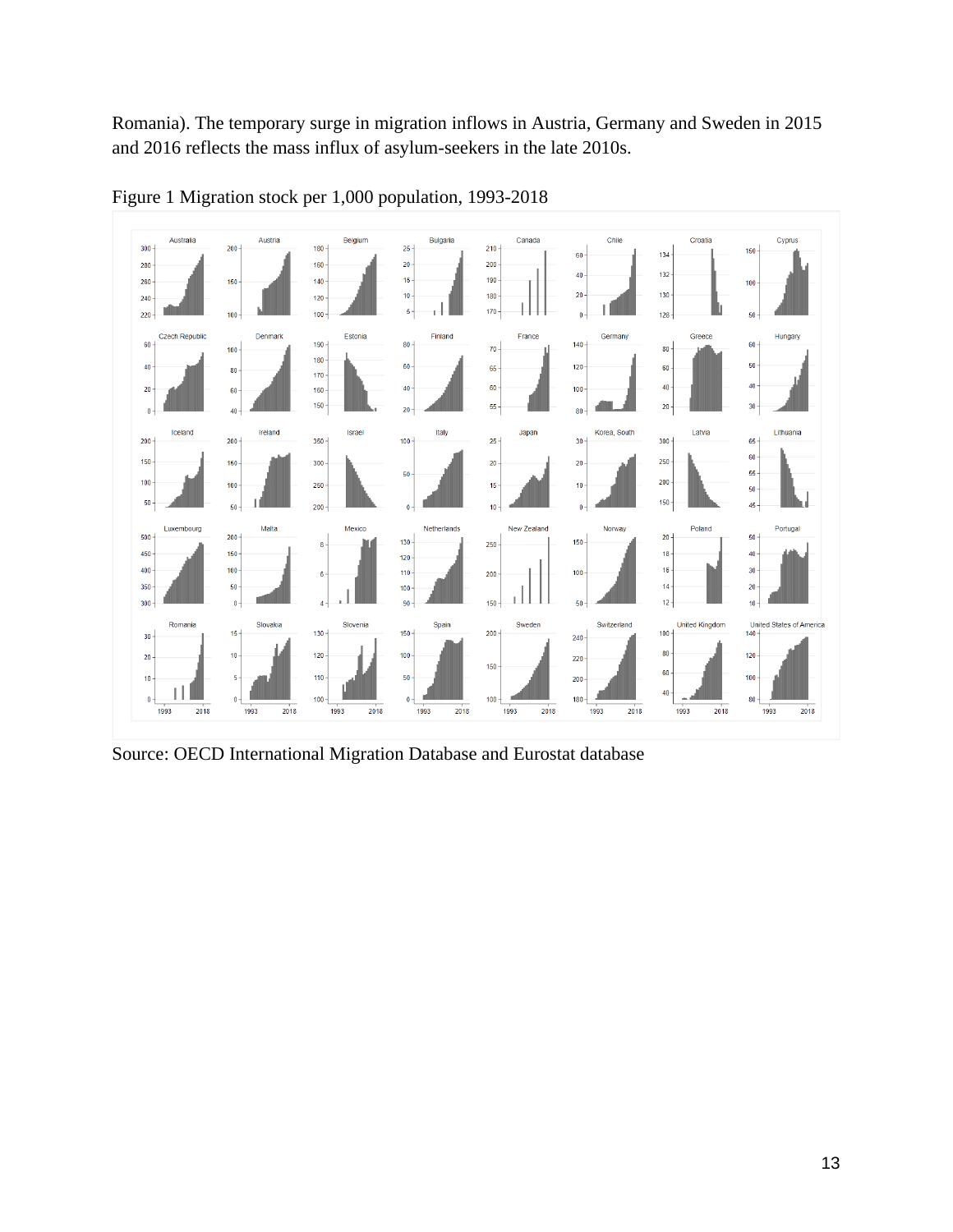

Figure 2 Migration flows per 1,000 population, 1993-2018

Source: OECD International Migration Database and Eurostat database

# *Measuring welfare generosity and accessibility*

While measuring migration trends is, at least conceptually, relatively straightforward, measuring welfare and its generosity and accessibility is more complex. Although the modern welfare state is European in origin, as the first comprehensive social insurance system was introduced in the late 19th century in Germany, over time welfare states have developed into different forms and varieties across the world (Esping-Andersen 1990; Van Kersbergen and Vis 2012). Welfare states differ in how well they protect against social risks and in how they redistribute income or wealth; they also differ in their accessibility by and generosity towards immigrants. The large variation in both benefit types and eligibility criteria makes it difficult to compare welfare generosity consistently across countries and over time.

A common indicator of welfare generosity used in the literature on welfare magnets is social expenditure as a percentage of GDP taken from the OECD Social Expenditure Database and World Social Protection Database (ILO, 2017). This measure, proxying welfare generosity, comprises both public and private expenditure on all social benefits provided in cash and in kind.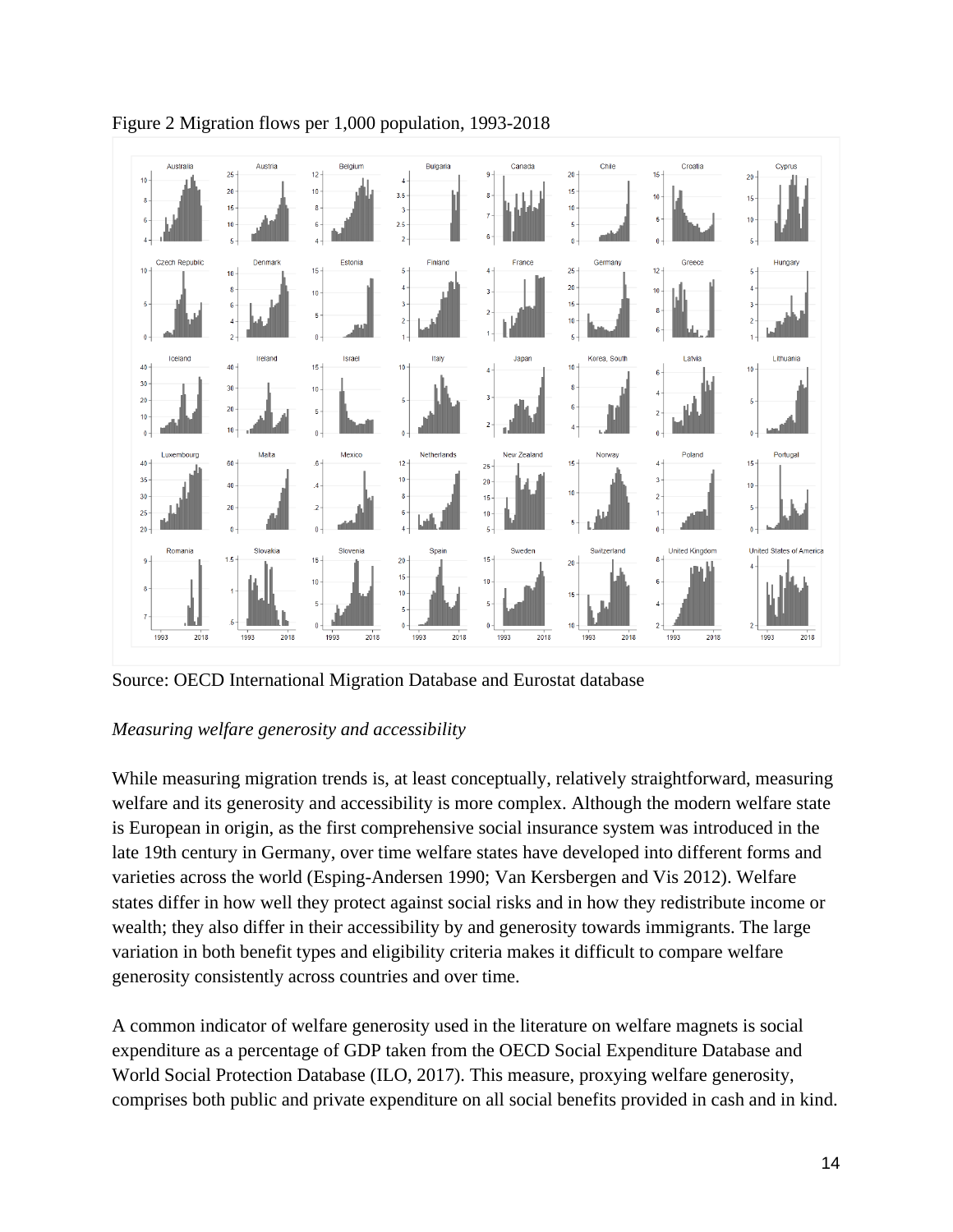The indicator aggregates public and private social expenditure and is an internationally comparable indicator of social policy. Figure 3 contrasts differences in the level of social expenditure relative to GDP across countries and over time. The late 1990s and early 2000s showed some tendencies of reducing spending on welfare programs in some welfare-generous countries (e.g., Finland, the Netherlands, Norway, Sweden) but not in others (e.g., Belgium, France, Germany). Welfare spending increased after 2009, likely due to stabilization efforts in response to the economic and financial crisis, and have moved downward more recently, likely due to austerity measures adopted in response to the sovereign debt crisis triggered by the stabilization efforts. Eventually, in all countries except for Hungary, Ireland, Lithuania, Malta, and New Zealand, the share of social expenditure in GDP is higher in 2018 compared to 2008. The coefficient of variation calculated over the sampled years indicates a continuous convergence of welfare spending among the OECD countries since 1993.



Figure 3 Social expenditure (% GDP), 1993-2018

Source: OECD Social Expenditure and Eurostat database and World Social Protection Database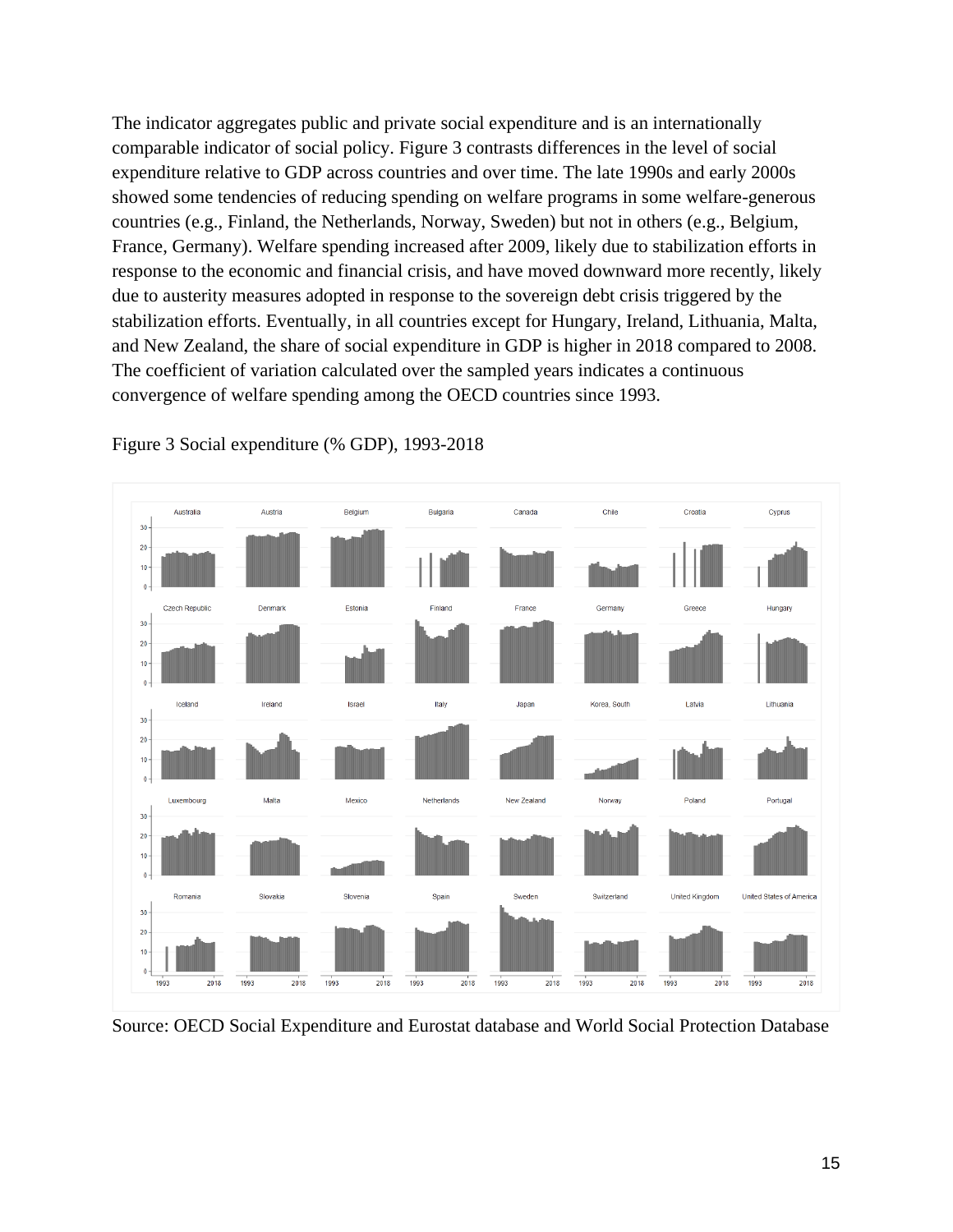While the literature on the welfare magnet hypothesis focuses on welfare generosity, what is also likely to matter for immigrants, besides the level of welfare spending, is their ability to effectively access it. Several studies identify barriers to social welfare integration of immigrants (Kahanec at al. 2013; Zimmermann et al. 2012; Schmitt and Teney 2019). Duman et al. (2022) show that the inclusiveness of social welfare benefits for immigrants affects their labor market integration. Whether it also attracts more immigration is an empirical question. The analysis may shed light on this question usings the dataset compiled by Koning (2021) – the IESPI index (Immigrant Exclusion from Social Programs Index) measuring the extent to which it is more difficult for immigrants than native-born citizens to access social welfare programs in 21 developed countries at four different points in time: 1990, 2000, 2010, and 2015. IESPI also captures whether benefits available to migrants are equally generous compared to what is available to natives and whether there is welfare assistance exclusively available to migrants. IESPI covers several areas of welfare: tax-paid pensions, healthcare, contributory unemployment benefits, contributory pensions, housing benefits, social assistance, active labor market policies. It also provides a comprehensive index of all these areas. The role of welfare accessibility on immigration is demonstrated here by assuming the accessibility of social assistance programs by immigrants. Figure 4 shows the indicator for immigrants' access to social assistance programs in 21 countries The scale of IESPI is reversed so that higher scores indicate a more inclusionary welfare system towards immigrants relative to native-born citizens.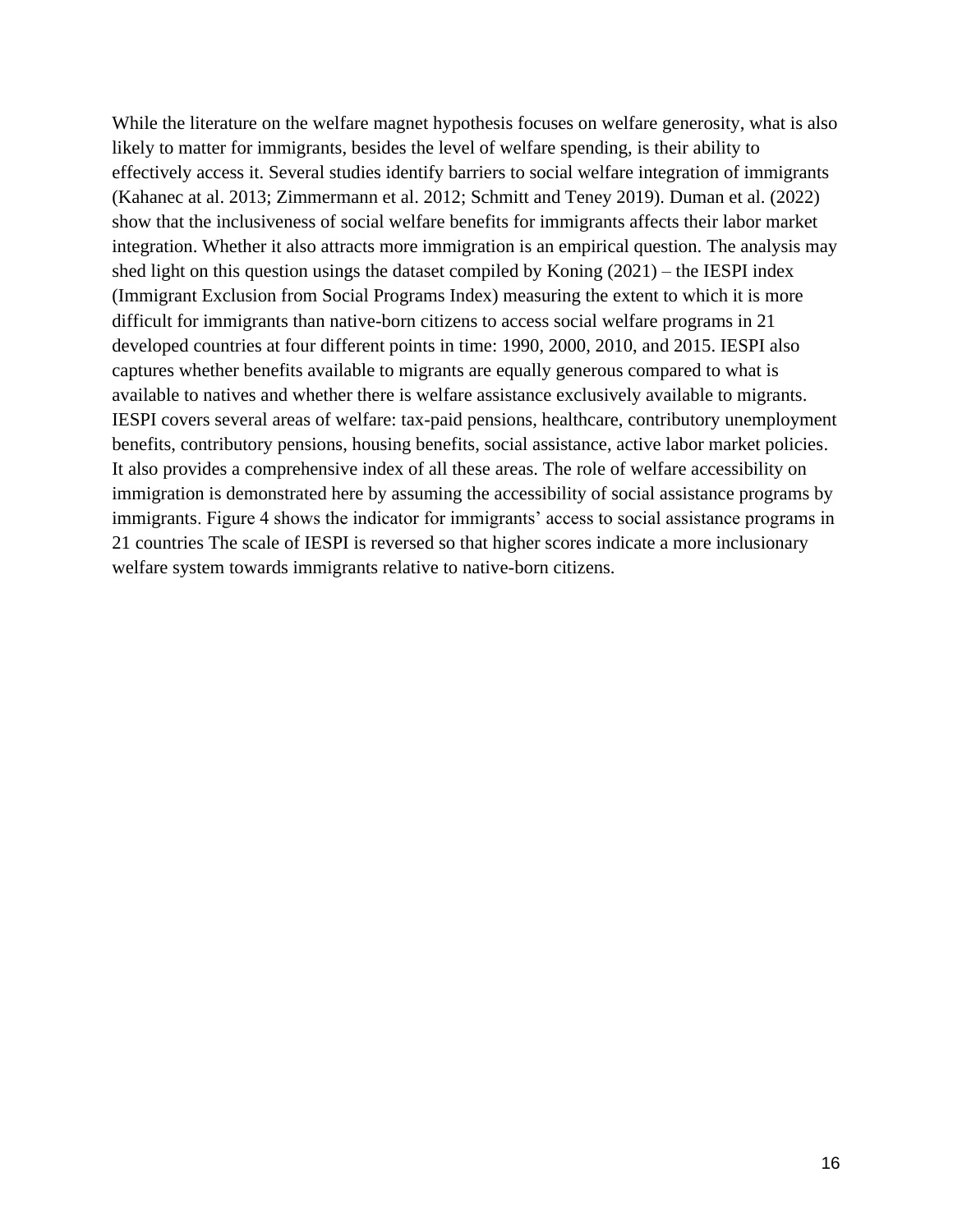

### Figure 4 Immigrants' access to social assistance programs, 1990-2015

# Source: Koning (2021)

Note: The score refers to differentiation between immigrants and native-born in granting access to social assistance at four different points in time: 1990, 2000, 2010, and 2015. Higher scores indicate a more inclusionary welfare system towards immigrants.

# *The relationship between migration and welfare*

Whereas the literature on the role of welfare generosity on migration is relatively rich and is discussed above, much less is known about the role of accessibility of welfare benefits. The data presented above covering a relatively long time-horizon and broader set of countries with different welfare arrangements, illustrate the role of welfare accessibility on the welfaremigration relationship. Figure 5 plots the change in migration stock against changes in access to welfare assistance. The scatterplot is complemented with a bivariate OLS regression line and the 90% confidence intervals are calculated from that model. Based on the sample of 38 countries (all OECD and EU countries, except for Colombia, Croatia, Poland and Turkey), Figure 5 suggests there is a positive association between immigrants' access to welfare assistance and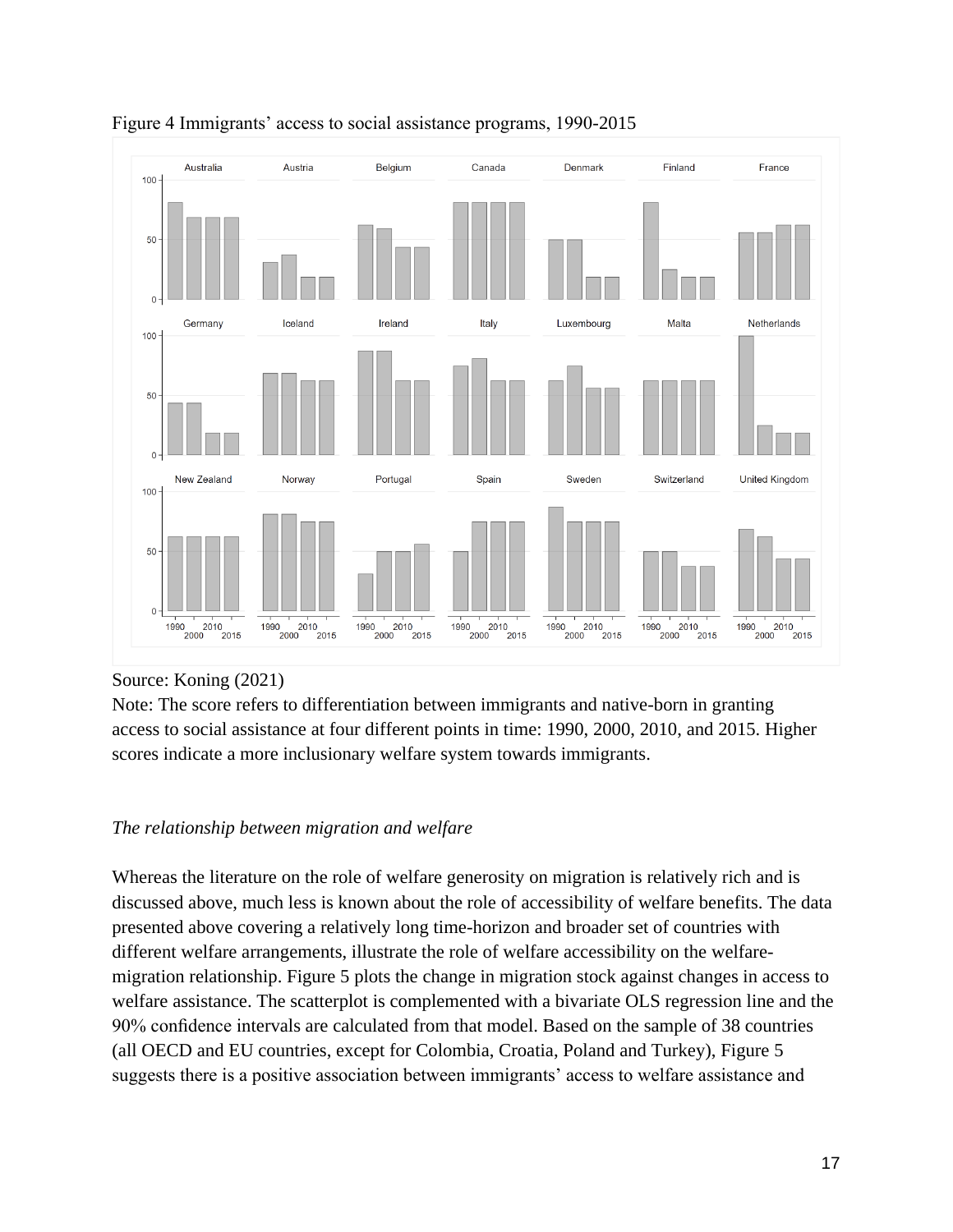immigration across the 21 countries with IESPI data, although the relationship is clearly subject to a high degree of statistical uncertainty.



Figure 5 Changes in immigration stock and migrant inclusion in social assistance programs, 1993-2018

#### Source: Authors' elaboration

Note: OLS linear fit and the 90% confidence intervals are plotted. The slope of line is significant at the 90% level (t-stat=1.80).

We further study the pattern observed in Figure 5 by estimating a simple dynamic panel data model with several potential confounding factors. The dependent variable is migration flow measured per 1,000 population. The indicator of welfare access is taken from Koning (2021) and refers to differentiation between immigrants and native-born in granting access to social assistance. Values in the missing years are filled with values in the nearest available years, but the results do not change when interpolated values are used instead. Destination-specific control variables include the percentage of migrants within the population as a proxy of migrant networks, GDP per capita from the World Bank (2021a) as a measure of income prospects of potential migrants; and the unemployment rate obtained from the World Bank (2021b). Destination fixed effects are included in the model to control for any omitted time-invariant,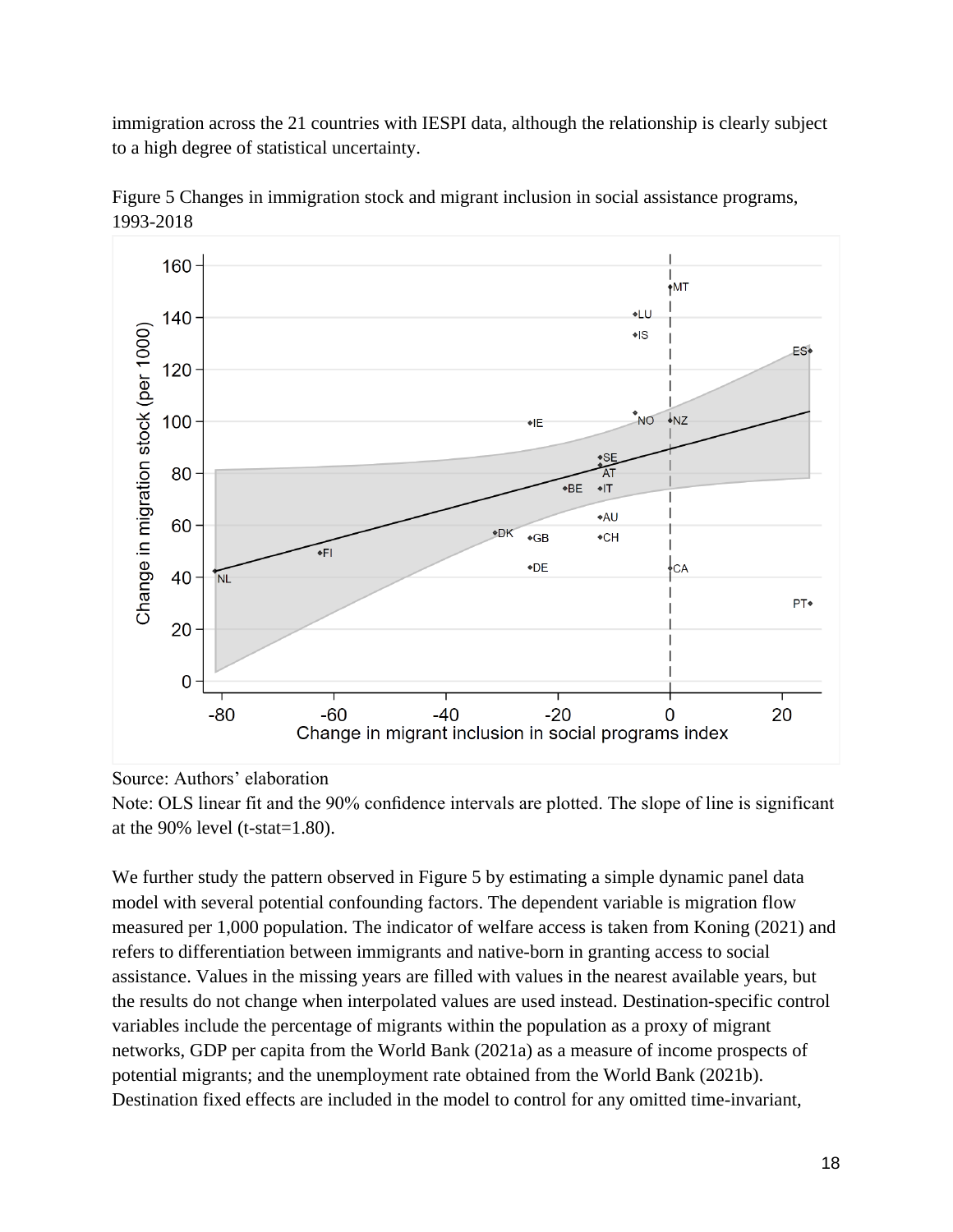country-specific confounding factors; year fixed effects control for year-specific effects invariantly affecting all countries.

Table 1 presents results. The estimate on welfare access implies its positive association with immigrant inflow. The calculated elasticity is around 0.3, implying that a 10% increase in accessibility (e.g., by 6 points from the mean value of 60) results in a 3% increase in immigration. In line with the literature, the effect of GDP per capita is positive and the effect of the unemployment rate is negative, indicating a preference of migrants for more affluent countries with better employment prospects. Diaspora effects play the usual role, as migrants are more likely to choose countries with a larger share of migrants in the population (e.g., Beine et al. 2011; Giulietti et al. 2013).

|                   | Coef.         | S.E.   |
|-------------------|---------------|--------|
| Welfare access    | $0.048***$    | 0.011  |
| Migrant stock     | $0.076***$    | 0.016  |
| GDP pc (log)      | 22.751***     | 6.223  |
| Unemployment rate | $-0.540***$   | 0.085  |
| Constant          | $-251.402***$ | 66.237 |
| Year FE           | Yes           |        |
| <b>Country FE</b> | Yes           |        |
| $\mathbf N$       | 451           |        |
| r2                | 0.86          |        |

Table 1 Determinants of migration flows

Source: Authors' elaboration

Note: Dependent variable is the migration flow measured per 1,000 population. OLS estimates and standard errors reported, \*\*\*p < 0.001.

# **5. Summary**

Economic instincts suggest that countries providing more generous or accessible welfare benefits are likely to be seen by migrants as more attractive destinations. Given that migrants' feet tend to be looser than those of natives, as migration costs are largely sunk for them and ties to a location in the destination country are not yet established, the hypothesis that migrants tend to respond to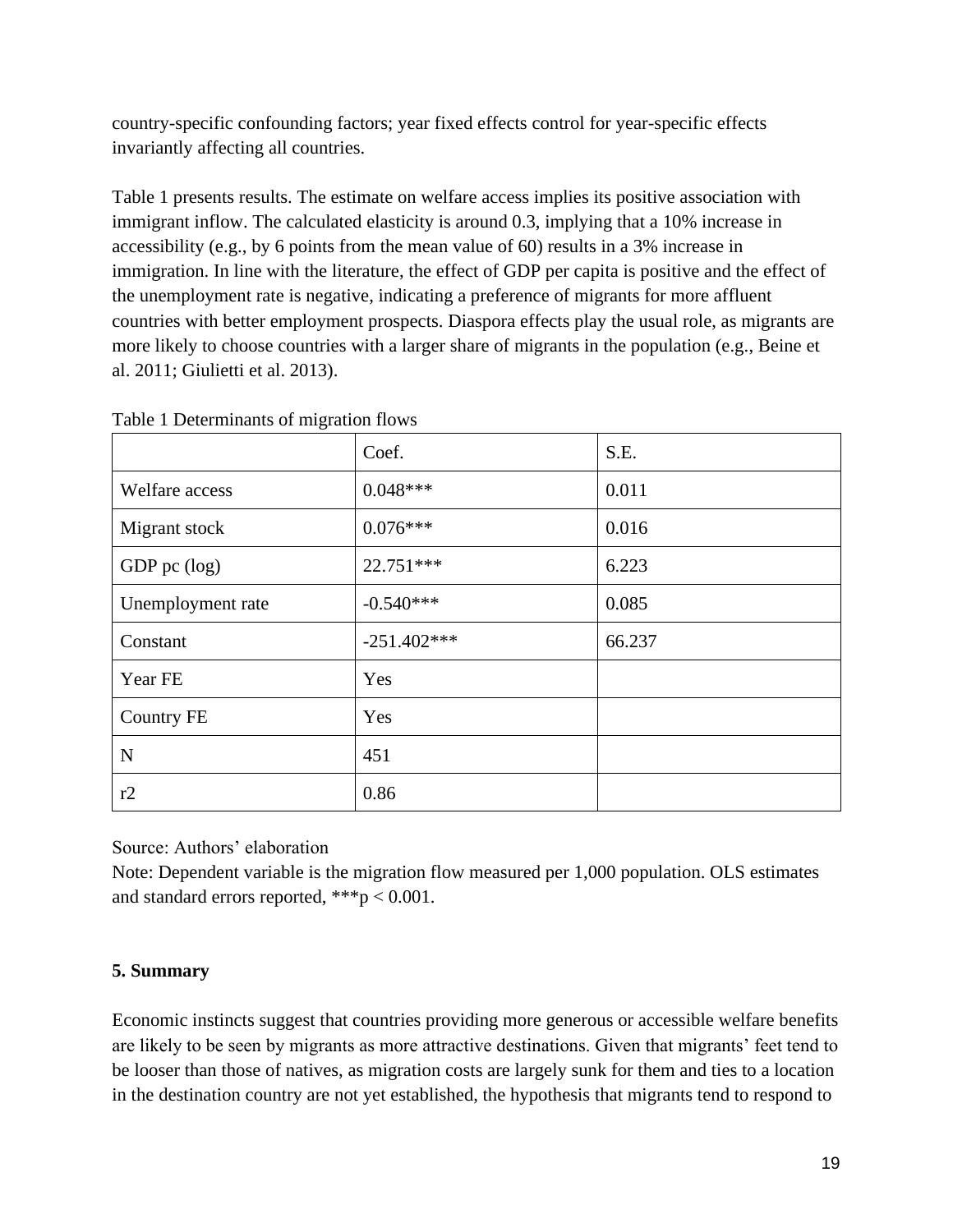economic opportunities, and variation in welfare in particular, and do so even more flexibly than natives, is an appealing one (Guzi et al. 2018). Similar economic arguments can be made about the impacts of welfare provision on a country's magnetism vis-à-vis low- and high-skilled workers. The argument holds that countries providing more generous means-tested welfare attract relatively more low-skilled migrants, who are more likely to be in need of and eligible for such benefits. Conversely, more skilled migrants with high earnings potential may prefer countries with lower income taxes and less welfare provision.

On the other hand, when deciding to migrate, migrants may not know enough about the destination country's welfare system for its parameters to play any role in how they decide. From another perspective, it may be the host country's overall level of development and quality of life, political stability and security, and democracy and good governance, rather than its welfare system, which may be the principal driving force behind country's attractiveness to immigrants and which may also be driving the generosity of its welfare provision. Many other factors – be they economic, social, political, environmental or other – may play more significant roles than welfare benefits in the decision of where to migrate. For illustration, speaking the destination country's language and having relatives there may be an attractor several magnitudes larger than the possibility to obtain welfare support. Indeed, some qualitative studies in which migrants are interviewed reveal that migrants are more interested in job security and decent pay than welfare benefits. For some migrants, a permanent employment contract is worth "far more than all the social security arrangements put together" (Kremer 2016: 406).

Ultimately, the overall effect of welfare on migration is an empirical question. The literature is not conclusive on the matter. The consensus in the empirical literature is that international migration is significantly driven by structural factors such labor market opportunities, international economic inequalities, as well as conflicts and environmental changes in origin countries. Several early studies found statistically significant effects of welfare on migration, but they were found to be small compared to other drivers of migration (e.g., Borjas 1999; Peridy 2006; De Giorgi and Pellizzari 2009). Giulietti et al. (2013), on the other hand, find no effect of welfare generosity on immigration to the enlarged European Union after controlling for the endogeneity of welfare in the welfare-migration nexus. More recently, Agersnap et al. (2020) explore a policy change enabling them to model the welfare-migration nexus in a quasiexperimental setup in Denmark, while Dellinger and Huber (2021) study administrative data in Austria to identify a significantly positive impact of welfare provision on the location choices of refugees and asylees. This chapter contributes with some evidence that better accessibility of social assistance for immigrants is associated with larger immigrant inflows.

Given this diverse evidence, the welfare magnet hypothesis remains an interesting subject of study. Whereas overall there seems to be no evidence of statistically and economically significant systematic welfare magnetism for immigrants, for some groups of migrants, such as those in the most vulnerable position, including asylees and refugees, welfare may play a more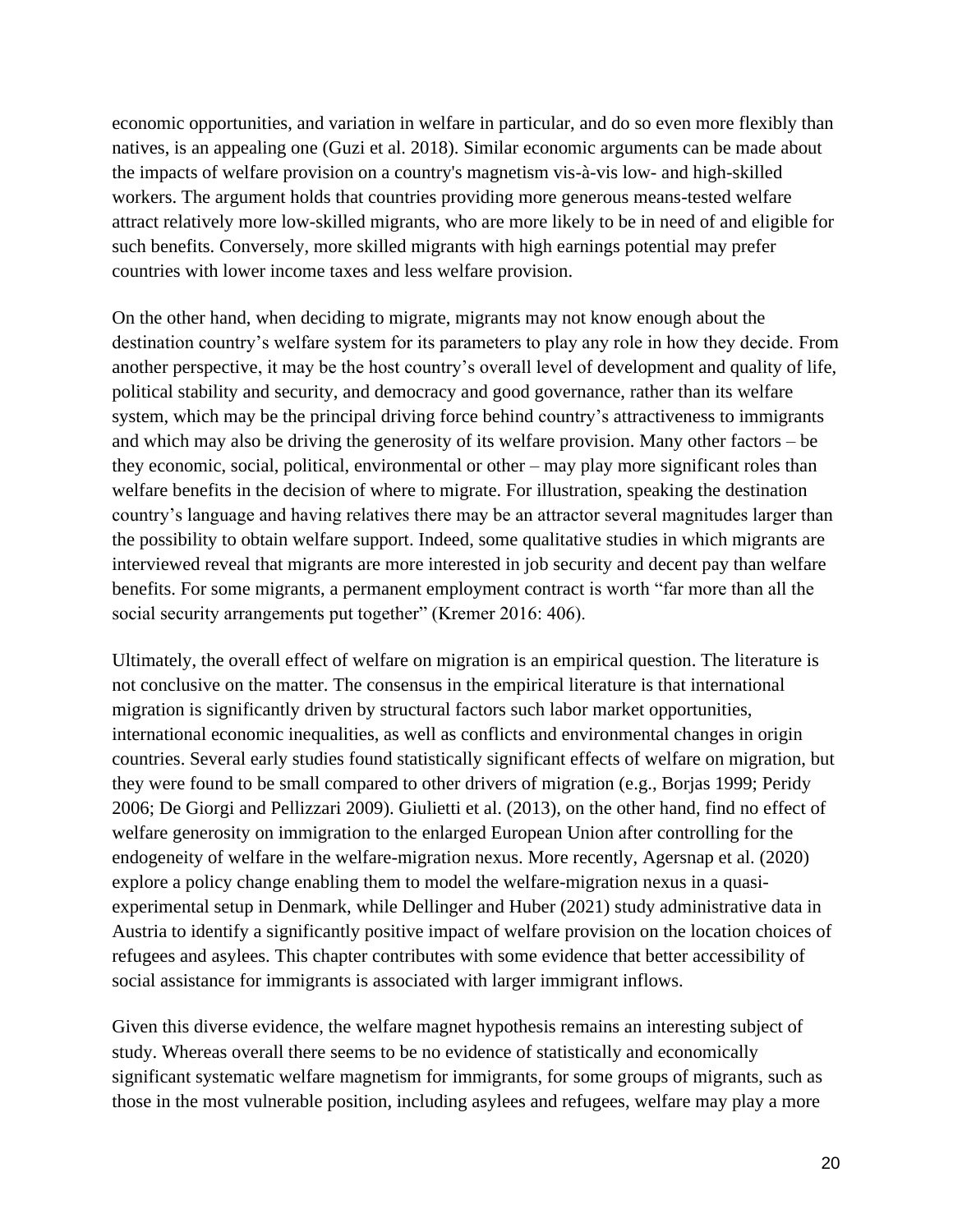significant role in their location choices. Further research is needed to evaluate the role of accessibility of welfare provision to immigrants, as there is an indication that it may also play an important role.

A number of challenges and opportunities exist for future empirical research aiming to test the welfare magnet hypothesis. It would be helpful to be able to distinguish how welfare affects migrant flows for immigrants with different status and under different immigration policies. Causality needs to be taken seriously in empirical studies testing the link between welfare systems and immigration. Another fruitful area of further research is the interaction of migration policy and migrants' welfare rights (Ruhs 2013). Less is known about the sensitivity of migration decisions to different forms and types of welfare support and services. Given the predictions of the Roy-Borjas model, more research is needed on welfare magnetism for different types of immigrants by skill, age, gender, and other socio-demographic characteristics. The role of welfare provision in source countries remains largely understudied in the literature. Finally, another exciting areas for additional research, is the the interaction of welfare state arrangements with return migration and circular migration patterns.

As for the broader implications, regardless of whether welfare attracts immigration or not, welfare systems provide immigrants with a safety net and a decent living standard in the event of adverse social or health situations, economic hardship, unemployment, or retirement. This safety net enables and empowers immigrants economically and socially, for example by being able to invest in their own skills and the human capital of their children, to find a suitable and lasting job rather than taking the first possibility that arises, and to avoid falling into precarious employment. It also enables them to take measured risk when exploring entrepreneurial business opportunities and reduces vulnerability to social and economic deprivation that may result in various health problems and social ills. Thus, an effective and fair welfare system enables and reinforces the benefits of immigration for host economies.

#### **References**

(Agersnap, Jensen, & Kleven, 2020; Amuedo-Dorantes & de la Rica, 2010; Arellano & Bond, 1991; Arpaia, Kiss, Palvolgyi, & Turrini, 2016; Beine, Docquier, & Özden, 2011; Bertoli & Fernández-Huertas Moraga, 2013; Black, Engbersen, Okólski, & Panţîru, 2010; Blank, 1988; Borjas, 1987, 1999; Borjas & Hilton, 1996; Brücker et al., 2002; Czaika, 2015; De Giorgi & Pellizzari, 2009; de Jong, Adserà, & de Valk, 2020; de Jong & de Valk, 2020; Dellinger & Huber, 2021; Docquier & Marfouk, 2005; Duman, Kahanec, & Kureková, 2022; Dustmann & Frattini, 2014; Dustmann & Preston, 2019; Enchautegui, 1997; Esping-Andersen, 1990; Gaston & Rajaguru, 2013; Gelbach, 2004; Giulietti, Guzi, Kahanec, & Zimmermann, 2013; M. Guzi & Kahanec, 2015; Martin Guzi, Kahanec, & Kureková, 2018; Martin Guzi, Kahanec, & Ulceluse, 2021; Martin Guzi & Mikula, 2021; Hamon & Strine, 2017; Harris & Todaro, 1970; ILO, 2017;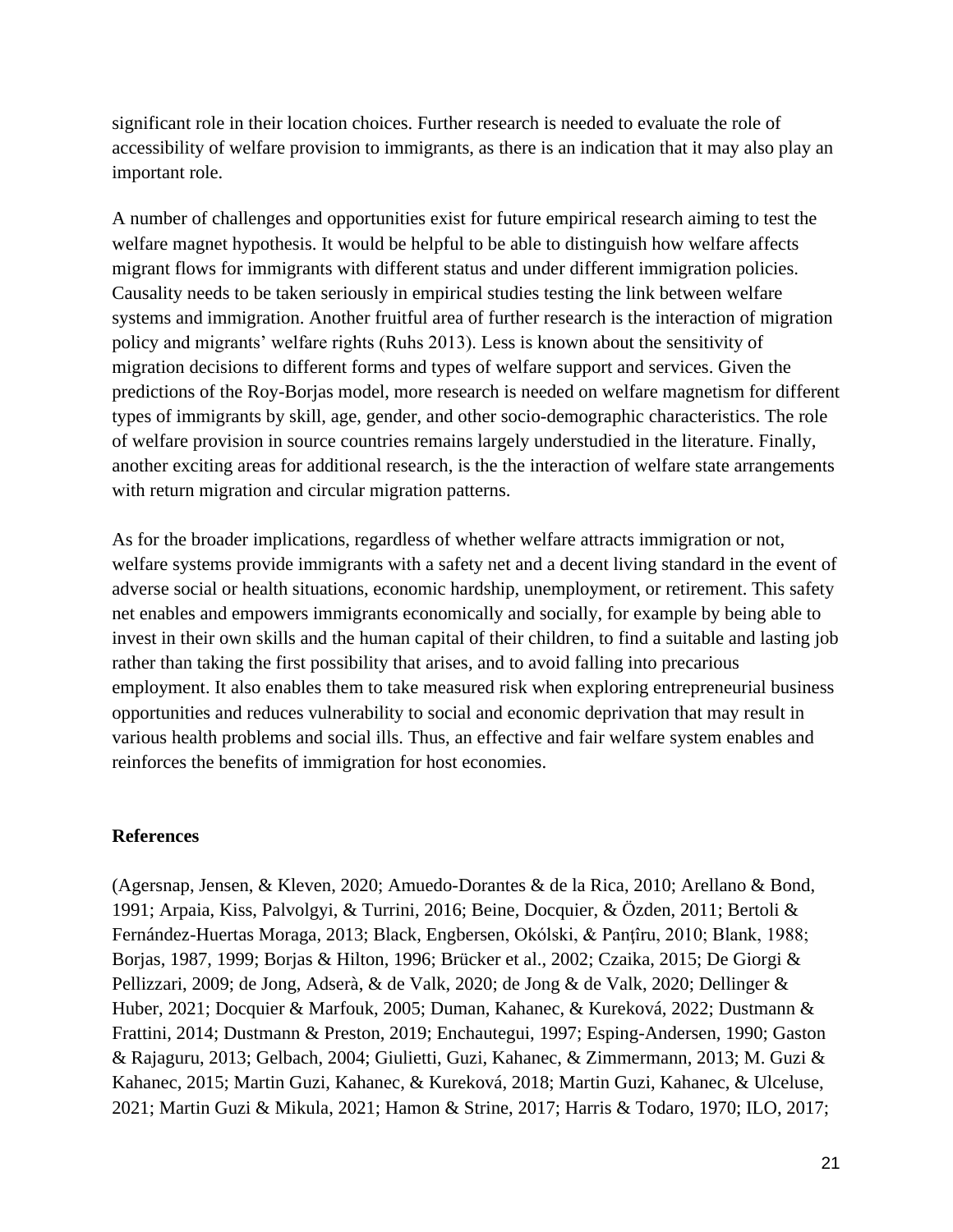Jackson, Ortmeyer, & Quinn, 2013; Jakubiak, 2019; Jauer, Liebig, Martin, & Puhani, 2019; Kahanec & Guzi, 2017; Kahanec, Kim, & Zimmermann, 2013; Kahanec & Pytliková, 2017; Kahanec, Pytliková, & Zimmermann, 2016; Kahanec & Zimmermann, 2010, 2014, 2016; Kaushal, 2005; Khoudour-Castéras, 2008; Koning, 2021; Kremer, 2016; Kureková, 2013; Lafleur & Mescoli, 2018; Levine & Zimmerman, 1999; Liebig & Mo, 2013; Nannestad, 2007; Ortega & Peri, 2013; Palmer & Pytliková, 2015; Parker & Catalán, 2014; Pedersen, Pytliková, & Smith, 2008; Peridy, 2006; Razin & Wahba, 2015; Røed & Schøne, 2012; Roy, 1951; Ruhs, 2013; Schmitt & Teney, 2019; Sjaastad, 1962; Skupnik, 2014; Stark & Bloom, 1985; Van Kersbergen & Vis, 2012; Warin & Svaton, 2008; Wingens, de Valk, Windzio, & Aybek, 2011; World Bank, 2021a, 2021b; Zavodny, 1999; Zimmermann et al., 2012)

- Agersnap, O., Jensen, A., & Kleven, H. (2020). The Welfare Magnet Hypothesis: Evidence from an Immigrant Welfare Scheme in Denmark. *American Economic Review: Insights, 2*, 527-542. doi:10.1257/aeri.20190510
- Amuedo-Dorantes, C., & de la Rica, S. (2010). Immigrants' responsiveness to labor market conditions and their impact on regional employment disparities: Evidence from Spain. *SERIEs, 1*, 387-407. doi:10.1007/s13209-009-0002-y
- Arellano, M., & Bond, S. (1991). Some tests of specification for panel data:monte carlo evidence and an application to employment equations. *Review of Economic Studies, 58*, 277-297. doi:10.2307/2297968
- Arpaia, A., Kiss, A., Palvolgyi, B., & Turrini, A. (2016). Labour mobility and labour market adjustment in the EU. *IZA Journal of Migration, 5*(26), 1-21.
- Beine, M., Docquier, F., & Özden, Ç. (2011). Diasporas. *Journal of Development Economics, 95*, 30-41. doi:10.1016/j.jdeveco.2009.11.004
- Bertoli, S., & Fernández-Huertas Moraga, J. (2013). Multilateral resistance to migration. *Journal of Development Economics, 102*, 79-100.
- Black, R., Engbersen, G., Okólski, M., & Panţîru, C. (2010). *A Continent Moving West?: EU Enlargement and Labour Migration from Central and Eastern Europe*. Amsterdam: Amsterdam University Press.
- Blank, R. M. (1988). The effect of welfare and wage levels on the location decisions of female-heade households. *Journal of urban economics, 24*(2), 186-211.
- Borjas, G. J. (1987). Self-Selection and the Earnings of Immigrants. *The American Economic Review*, 531- 553.
- Borjas, G. J. (1999). Immigration and welfare magnets. *Journal of Labor Economics, 17*, 607-637. doi:10.1086/209933
- Borjas, G. J., & Hilton, L. (1996). Immigration and the welfare state: Immigrant participation in meanstested entitlement programs. *Quarterly Journal of Economics, 111*, 574-604. doi:10.2307/2946688
- Brücker, H., Epstein, G. S., McCormick, B., Sain-Paul, G., Venturini, A., & Zimmermann, K. F. (2002). *Managing migration in the European welfare state*. Oxford: Oxford University Press.
- Czaika, M. (2015). Migration and Economic Prospects. *Journal of Ethnic and Migration Studies, 41*(1), 58-82. doi:10.1080/1369183X.2014.924848
- De Giorgi, G., & Pellizzari, M. (2009). Welfare migration in Europe. *Labour Economics, 16*(4), 353-363. doi:10.1016/j.labeco.2009.01.005
- de Jong, P. W., Adserà, A., & de Valk, H. A. G. (2020). The Role of Welfare in Locational Choices: Modelling Intra-European Migration Decisions Across the Life-Course. *Tijdschrift voor Economische en Sociale Geografie, 111*(2), 163-181. doi:10.1111/tesg.12390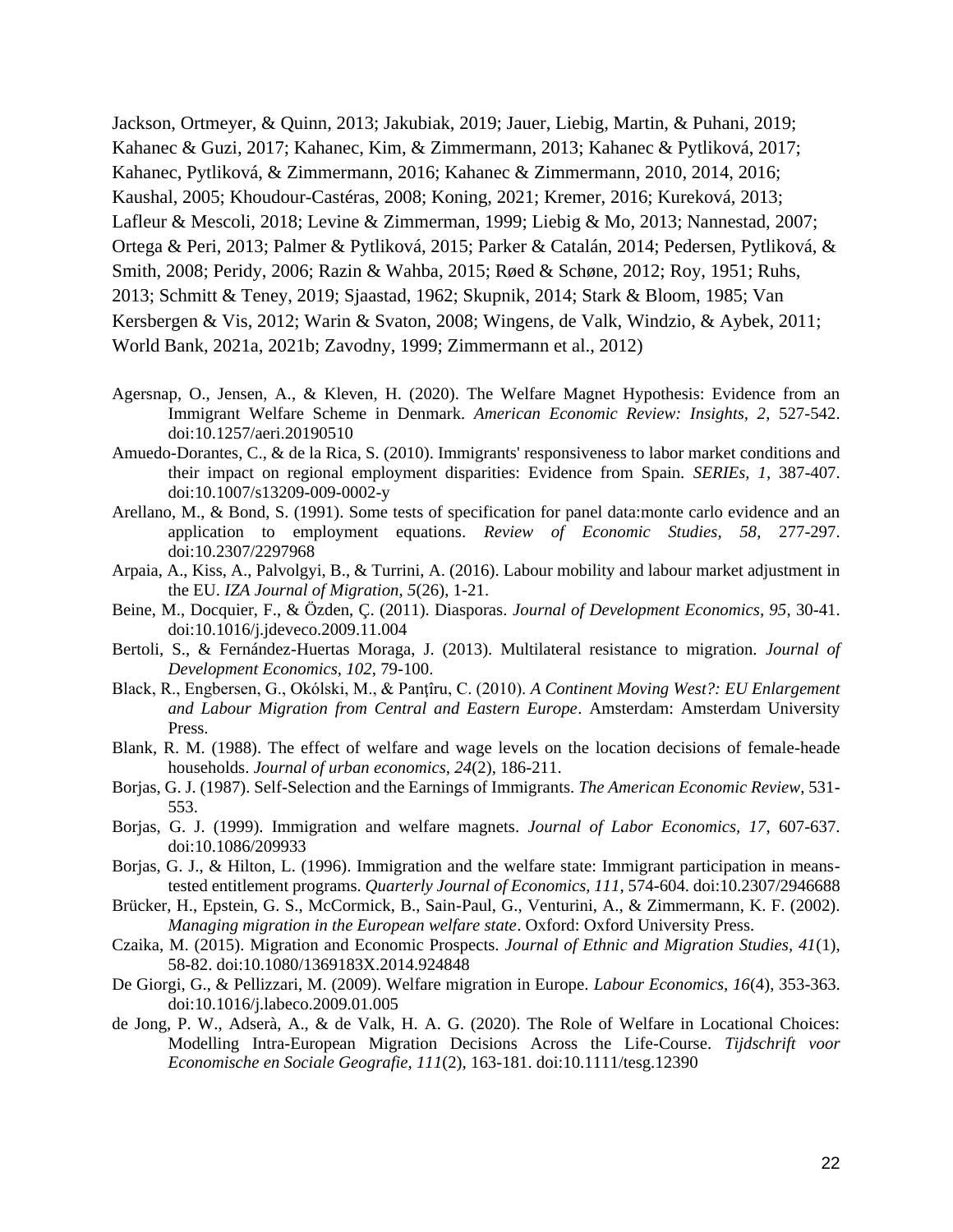- de Jong, P. W., & de Valk, H. A. G. (2020). Intra-European migration decisions and welfare systems: the missing life course link. *Journal of Ethnic and Migration Studies, 46*(2), 1773-1791. doi:10.1080/1369183X.2019.1611421
- Dellinger, F., & Huber, P. (2021). The Impact of Welfare Benefits on the Location Choice of Refugees. Testing the Welfare Magnet Hypothesis. *WIFO Working Papers 626/2021*.
- Docquier, F., & Marfouk, A. (2005). *International migration by education attainment, 1990-2000.* Washington and Palgrave Macmillan: The World Bank and P.
- Duman, A., Kahanec, M., & Kureková, L. M. (2022). Closing the gaps: the positive effects of welfare inclusion on immigrants. In E. A. Koning (Ed.), *The Exclusion of Immigrants from Welfare Programs: Cross-National Analysis and Contemporary Developments*. Toronto: University of Toronto Press.
- Dustmann, C., & Frattini, T. (2014). The Fiscal Effects of Immigration to the UK. *Economic Journal, 124*(580), 593-643. doi:10.1111/ecoj.12181
- Dustmann, C., & Preston, I. P. (2019). Free Movement, Open Borders, and the Global Gains from Labor Mobility. *Annual Review of Economics, 11*, 783-808. doi:10.1146/annurev-economics-080218- 025843
- Enchautegui, M. E. (1997). Welfare payments and other economic determinants of female migration. *Journal of Labor Economics, 15*, 529-554. doi:10.1086/209871
- Esping-Andersen, G. (1990). *The Three Worlds of Welfare Capitalism.* Cambridge: Polity Press.
- Gaston, N., & Rajaguru, G. (2013). International migration and the welfare state revisited. *European Journal of Political Economy, 29*, 90-101. doi:10.1016/j.ejpoleco.2012.08.004
- Gelbach, J. B. (2004). Migration, the life cycle, and state benefits: How low is the bottom? *Journal of Political Economy, 112*, 1091-1130. doi:10.1086/422560
- Giulietti, C., Guzi, M., Kahanec, M., & Zimmermann, K. F. (2013). Unemployment benefits and immigration: evidence from the EU. *International Journal of Manpower, 34*(1), 24-38. doi:10.1108/01437721311319638
- Guzi, M., & Kahanec, M. (2015). Socioeconomic cleavages between workers from new member states and host-country labour forces in the EU during the Great Recession. In M. Bernaciak (Ed.), *Market Expansion and Social Dumping in Europe* (pp. 97-122). New York: Routledge.
- Guzi, M., Kahanec, M., & Kureková, L. M. (2018). How Immigration Grease Is Affected by Economic, Institutional, and Policy Contexts: Evidence from EU Labor Markets. *Kyklos, 71*, 213-243. doi:10.1111/kykl.12168
- Guzi, M., Kahanec, M., & Ulceluse, M. (2021). Europe's migration experience and its effects on economic inequality. In G. Fischer & R. Strauss (Eds.), *Europe's Income, Wealth, Consumption, and Inequality* (pp. 488-516). Oxford: Oxford University Press.
- Guzi, M., & Mikula, Š. (2021). Reforms that keep you at home: The effects of economic transition on migration. *Economics of Transition and Institutional Change*. doi[:https://doi.org/10.1111/ecot.12287](https://doi.org/10.1111/ecot.12287)
- Hamon, R. B., & Strine, C. A. (2017). *Love the Stranger: Migration, the Bible*. Swindon: The British and Foreign Bible Society.
- Harris, J. R., & Todaro, M. P. (1970). Migration , Unemployment and Developmnent : A Two-Sector Analysis. *American Economic Review, 60*(1), 126-142.
- ILO. (2017). *World Social Protection Report 2017-19*. Geneva: ILO.
- Jackson, A. L., Ortmeyer, D. L., & Quinn, M. A. (2013). Are immigrants really attracted to the welfare state? Evidence from OECD countries. *International Economics and Economic Policy, 10*(4), 491- 519. doi:10.1007/s10368-012-0219-2
- Jakubiak, I. J. (2019). Does welfare drive international migration? a European experience. *International Journal of Manpower, 40*(2), 246-264. doi:10.1108/IJM-10-2017-0274
- Jauer, J., Liebig, T., Martin, J. P., & Puhani, P. A. (2019). Migration as an adjustment mechanism in the crisis? A comparison of Europe and the United States 2006–2016. *Journal of Population Economics, 32*, 1–22.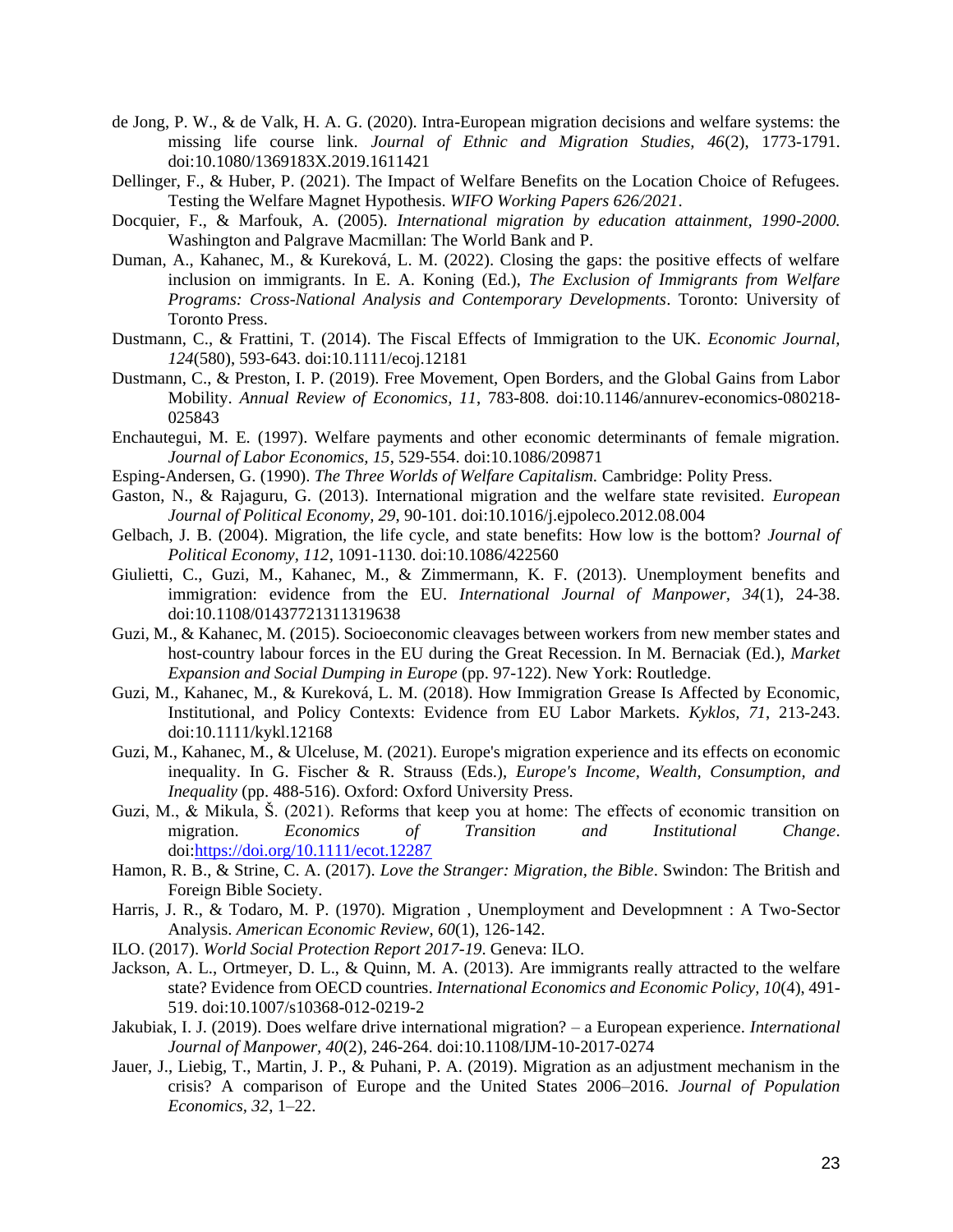- Kahanec, M., & Guzi, M. (2017). How immigrants helped EU labor markets to adjust during the Great Recession. *International Journal of Manpower, 38*(7), 996-1015.
- Kahanec, M., Kim, A. M. H., & Zimmermann, K. F. (2013). Pitfalls of immigrant inclusion into the European welfare state. *International Journal of Manpower, 34*(1/2), 39-55.
- Kahanec, M., & Pytliková, M. (2017). The economic impact of east–west migration on the European Union. *Empirica, 44*(3), 407-434. doi:10.1007/s10663-017-9370-x
- Kahanec, M., Pytliková, M., & Zimmermann, K. F. (2016). The free movement of workers in an enlarged european union: Institutional underpinnings of economic adjustment. In M. Kahanec & K. F. Zimmermann (Eds.), *Labor Migration, EU Enlargement, and the Great Recession* (pp. 1-34). Berlin: Springer.
- Kahanec, M., & Zimmermann, K. F. (2010). *EU labor markets after post-enlargement migration*. Berlin, Heidelberg: Springer.
- Kahanec, M., & Zimmermann, K. F. (2014). How skilled immigration may improve economic equality. *IZA Journal of Migration, 3*(1), 1-13. doi:10.1186/2193-9039-3-2
- Kahanec, M., & Zimmermann, K. F. (2016). *Labor migration, EU enlargement, and the great recession*. Berlin Heidelberg: Springer-Verlag.
- Kaushal, N. (2005). New immigrants' location choices: Magnets without welfare. *Journal of Labor Economics, 23*(1), 59-80. doi:10.1086/425433
- Khoudour-Castéras, D. (2008). Welfare state and labor mobility: The impact of Bismarck's Social Legislation on German Emigration before World War I. *Journal of Economic History, 68*(1), 211- 243. doi:10.1017/S0022050708000077
- Koning, E. A. (2021). Accommodation and new hurdles: The increasing importance of politics for immigrants' access to social programmes in Western democracies. *Social Policy and Administration, 55*(5), 815-832.
- Kremer, M. (2016). Earned citizenship: Labour migrants' views on the welfare state. *Journal of Social Policy, 45*(3), 395-415. doi:10.1017/S0047279416000088
- Kureková, L. (2013). Welfare systems as emigration factor: Evidence from the new accession states. *Journal of Common Market Studies, 51*(4), 721-739. doi:10.1111/jcms.12020
- Lafleur, J. M., & Mescoli, E. (2018). Creating Undocumented EU Migrants through Welfare: A Conceptualization of Undeserving and Precarious Citizenship. *Sociology, 52*, 480-496. doi:10.1177/0038038518764615
- Levine, P. B., & Zimmerman, D. J. (1999). An empirical analysis of the welfare magnet debate using the NLSY. *Journal of Population Economics, 12*(3), 391-409. doi:10.1007/s001480050105
- Liebig, T., & Mo, J. (2013). The fiscal impact of immigration in OECD countries. In *International migration outlook* (pp. 125-189). Paris: OECD Publishing.
- Nannestad, P. (2007). Immigration and welfare states: A survey of 15 years of research. *European Journal of Political Economy, 23*, 512-532.
- Ortega, F., & Peri, G. (2013). The effect of income and immigration policies on international migration. *Migration Studies, 1*, 47-74. doi:10.1093/migration/mns004
- Palmer, J. R. B., & Pytliková, M. (2015). Labor market laws and intra-European migration: The role of the state in shaping destination choices. *European Journal of Population, 31*, 127-153. doi:10.1007/s10680-015-9341-5
- Parker, O., & Catalán, Ó. L. (2014). Free movement for whom, where, when Roma EU citizens in France and Spain. *International Political Sociology, 8*, 379-395. doi:10.1111/ips.12069
- Pedersen, P. J., Pytliková, M., & Smith, N. (2008). Selection and network effects-Migration flows into OECD countries 1990-2000. *European Economic Review, 52*, 1160-1186. doi:10.1016/j.euroecorev.2007.12.002
- Peridy, N. J. (2006). Welfare magnets, border effects or policy regulations: What determinants drive migration flows into the EU? *Global Economy Journal, 6*(4), 1-32.
- Razin, A., & Wahba, J. (2015). Welfare magnet hypothesis, fiscal burden and immigration skill selectivity. *The Scandinavian Journal of Economics, 117*, 369-402. doi:10.1111/sjoe.12092